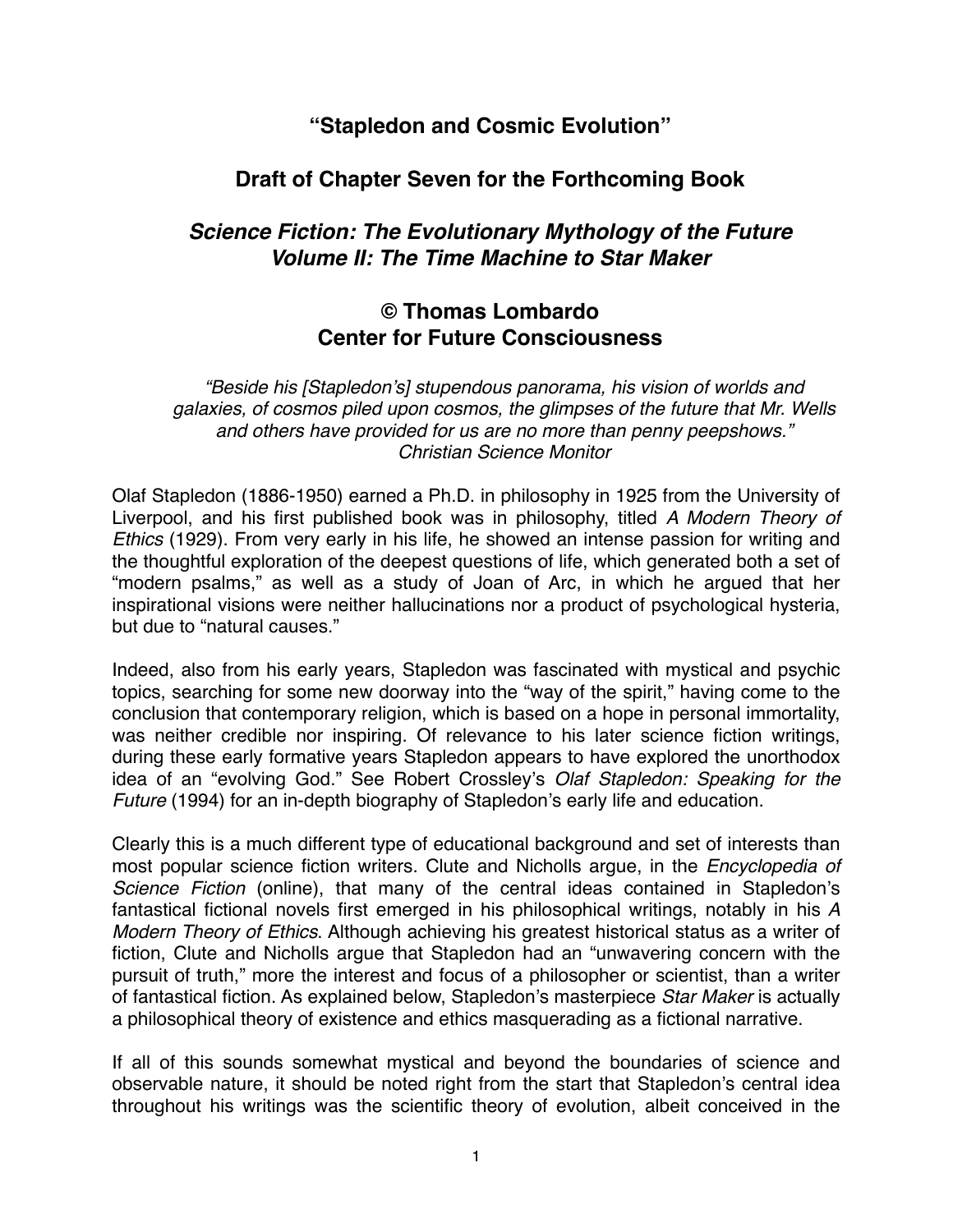most mind-expanding and ontologically encompassing terms. More so even then H. G. Wells, evolution deeply informed and structured Stapledon's philosophy and his narratives. As argued earlier, evolution is the most fundamental of all contemporary scientific theories, and if a science fiction novel is to achieve scientific credibility it needs to be framed in terms of (or at least not contradict) the cosmic theory of evolution. This framing of narrative within the grand theory of cosmic evolution is what Stapledon excels at much more so than anyone before him. Life, humanity, civilization, intelligence, the universe, the multiverse, eternity, and God are all seen through the "eyes of evolution."

Stapledon's major published speculative fictional works include:

- *Last and First Men: A Story of the Near and Far Future* (1930)
- *Last Men in London* (1932)
- *Odd John: A Story Between Jest and Earnest* (1935)
- *Star Maker* (1937)
- *Darkness and the Light* (1942)
- *Sirius: A Fantasy of Love and Discord* (1944)
- *Death Into Life* (1946)
- *The Flames: A Fantasy* (1947)

I focus below on Stapledon's three most significant and well-known science fiction books: *Last and First Men*, *Odd John*, and *Star Maker*. I connect these three novels, especially *Star Maker*, with the evolution of science fiction leading up to the time of Stapledon. (The final version of this chapter will also contain reviews of *Last Men in London* and *Sirius*, as well as a discussion of Robert Crossley's biography *Olaf Stapledon: Speaking for the Future* (1994) and a more in-depth comparison of H. G. Wells and Stapledon.)

### *Last and First Men*

#### *"No book before or since has had such an impact on my imagination." Arthur C. Clarke*

To set the context for *Last and First Men*, the novel begins with an explanation that there are actually two authors of the book: One author is a contemporary human, who is physically writing out the story, and a second author—the true source of the the ideas in the narrative—who is a human from the far distant future that is dictating, through a form of mental-conscious communion, the story to the first author. The contemporary author can be viewed as Stapledon himself, presumably in some type of mental resonance with a mind from the future. (Did Stapledon really believe this, or was this opening explanation of authorship a literary device for the telling of the story?) The conscious connection across time between the authors is explained within the novel as due to the highly advanced ability of the mind from the future (a member of a species of future humans) to mentally reach out and both observe and communicate with minds from the past.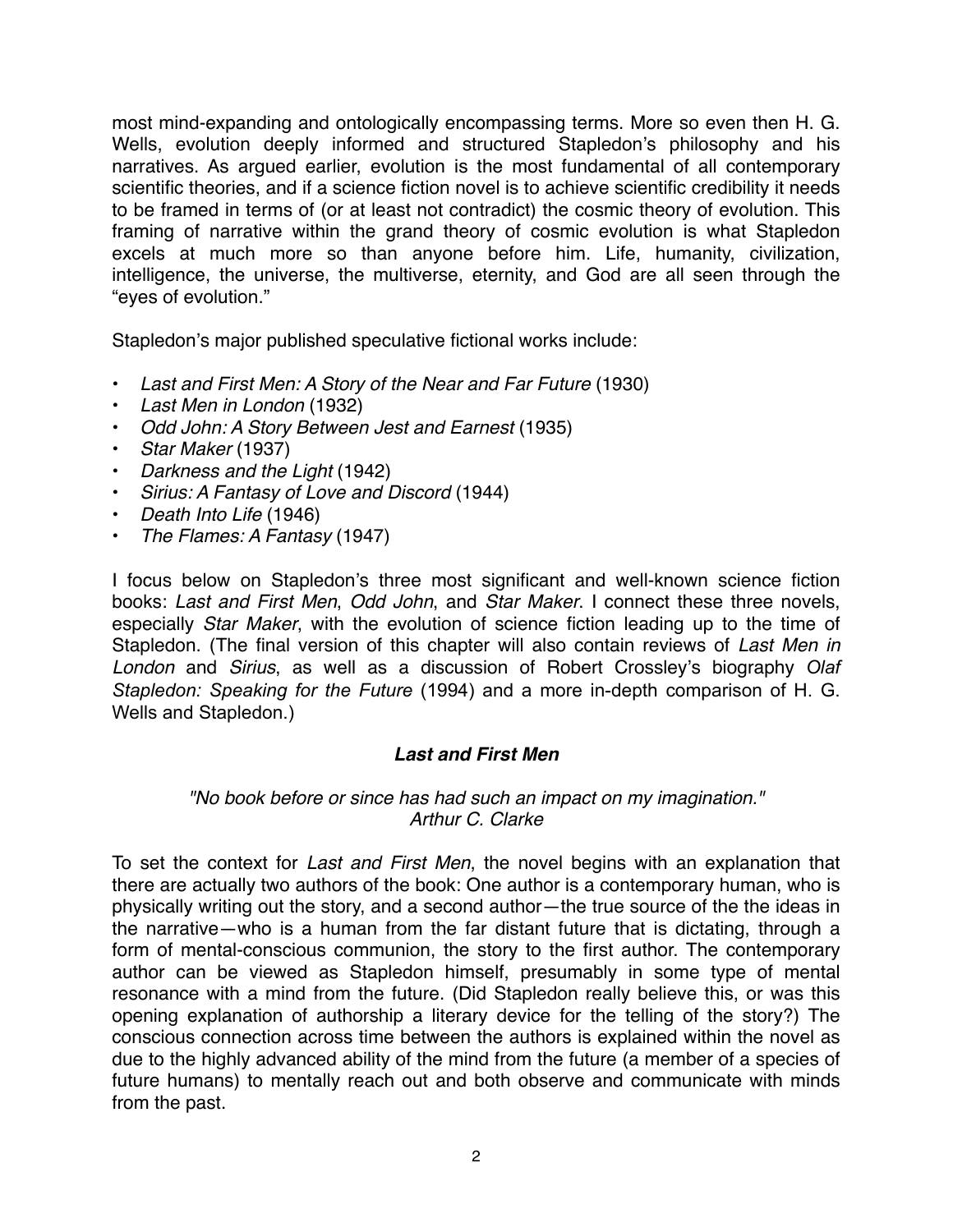This future human mind (and real author of the novel) exists two billion years in the future and is a member of the eighteenth species of humans, who live on the planet Neptune. This super-evolved human wishes to communicate with us (through the contemporary author) to help present day humans gain a better understanding and appreciation of the realities, truths, and beauties to come in our future. The future mind is a teacher and a guide, who due to his highly evolved emotional, social, and aesthetic capacities, feels great love for us and wishes to share his insights and enlighten us.

But also, as the mind from the future explains, it has become known to his evolved species of time traveling future humans that their intervention in the past is somehow necessary for the realization of their own existence in the future. The book, as such, contains a time-loop scenario, where an effect (or message) coming "out of the future" into the present is necessary for the actualization of the future reality from which the message originated. The future effects the past, thus causing that very future. *Last and First Men*, as a published book of "fiction," will facilitate the emergence of the "Last Men" as a future reality who are described in the book.

The mind from the far future explains to the author of the present (and to us the readers) that the story to follow (the novel of *Last and First Men*) will be a narrative of the future history of humankind from present day to two billion years in the future.

In overview, this novel describes in succession eighteen distinctive species of humans, beginning with our species in the present day. Stapledon (or the hypothetical human from the future) provides in this expansive narrative a holistic vision of the entire future evolution of humanity, including repeated changes in physical-biological anatomy and capabilities, genetic make-up, technological achievements, social organizations, ecological settings, psychological capacities and dispositions, values and ethics, and philosophical and spiritual perspectives and achievements. We follow the ascension and decline of species and civilizations, including devolution and re-evolution; repeated close calls with the total extinction of the species; the emergence of purposefully evolved and intelligently designed humans; the migration and colonization of humanity first to Venus and then to Neptune; the appearance of "giant brains" (the fourth men) and redesigned flying humans (the seventh men); the continued diversification and multiplication of genders and sex; and the emergence and re-emergence of group minds and forms of collective consciousness. Through the book, Stapledon provides a series of "Time Scales" and graphic representations of the history of humankind, identifying chronologically the various periods when each new human species came into existence and then disappeared.

As a first general point regarding this future history of humanity, to the best of my knowledge, *Last and First Men* is the most philosophically and scientifically expansive and complex vision of the future possibilities of human evolution ever written. It easily transcends any narrative of the future of humanity written prior to it, and although science and technology have significantly advanced since Stapledon's time providing a variety of new ideas to incorporate into a future narrative of human evolution, the rich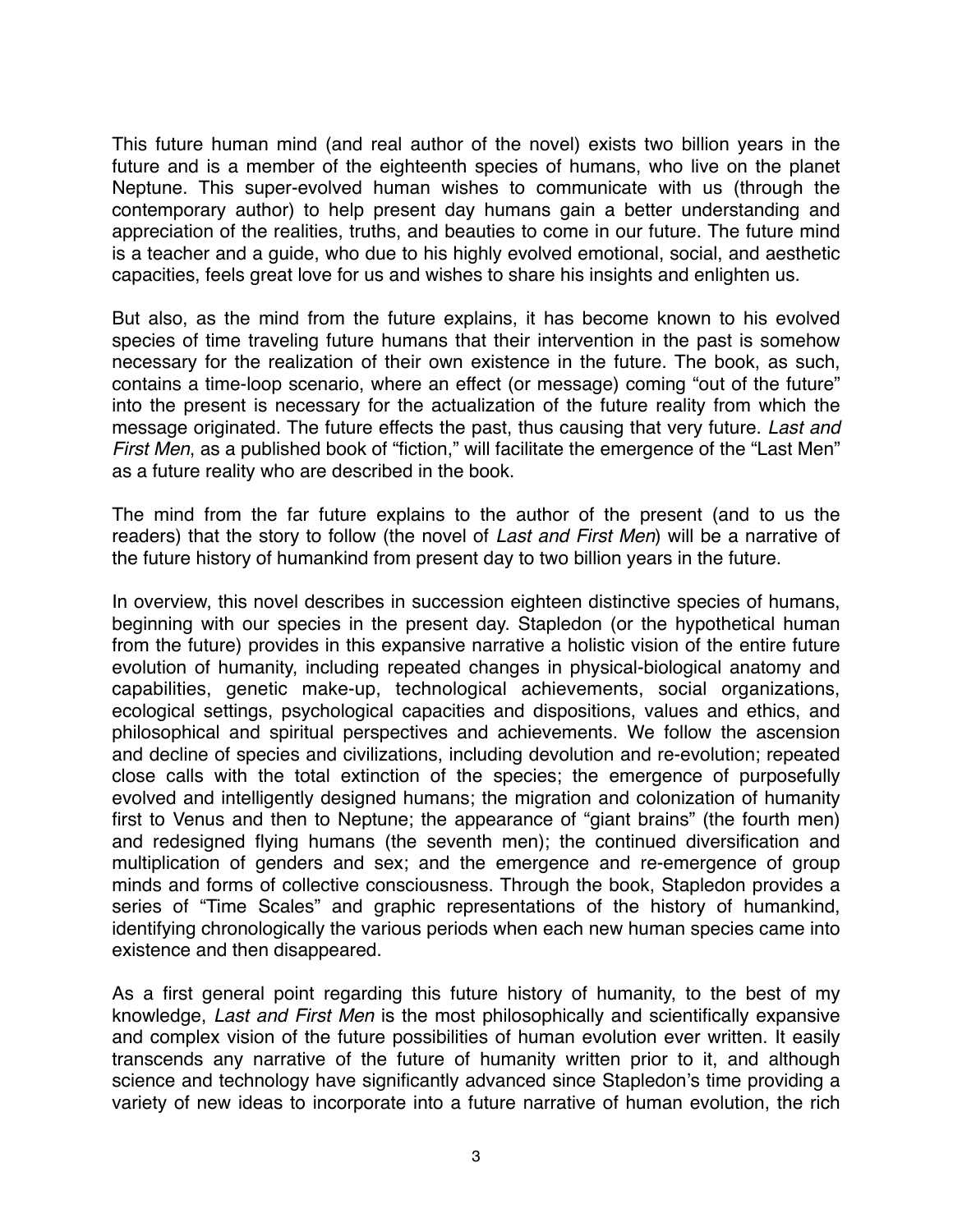diversity described in eighteen distinctive species, along with their mindsets and ways of life, I don't believe has ever been exceeded. Bodies shrink and expand and brains do likewise; for some species, we no longer even appear humanoid in basic anatomical structure; we adapt and readapt to changing environmental conditions; we take to the air and worship flight as a spiritual experience; for some species, we create immense towering buildings and cities; other times we revert to the jungle; and we realize a host of different philosophies and ways of life. We flower and wilt in multitudinous ways.

Of special note, Stapledon's futurist narrative of human evolution is philosophically informed. Not only does Stapledon describe the succession of human species, he reflects and ponders on the strengths and weaknesses of many of the species, and repeatedly discusses the issue of preferable futures regarding human nature. What should we aspire toward in our future evolution, if indeed, as happens in *Last and First Man*, we eventually gain volitional control over our descendants? If a species failed to sustain itself or continue to flourish, what were its limitations or weaknesses? When humans gained scientific and technological control over evolution, which occurred for the first time with the third men, what increased powers or higher traits were intentionally incorporated into the redesigned humans and why? Where these goals and ideals pursued worthwhile or self-defeating?

Although Stapledon discusses the physical dimensions of human existence, including biological body types, technologies, urban structures, and ecology and environment, *Last and First Men* is the first in a series of novels, which will notably include *Odd John*  and *Star Maker*, in which Stapledon deeply explores the evolution of mind, holistically conceived, at both an individual and a collective level. Within *Last and First Men,* as well as the other above two novels, Stapledon delves into the nature and evolution of intelligence; the expanding reach of consciousness, inclusive of both space and time; the achievement of cosmic consciousness; the evolution and varied expressions of creativity; the development of ethics and values; increasing self-awareness and selfcontrol; progressive levels of knowledge and understanding; the emergence of "psychic capacities" (telepathy, in particular); collective or communal consciousness; the types of bodies needed to house different forms of mentality (including giant brains hooked into technological systems); love, rapture and ecstasy and emotional-spiritual crises; and, as one of Stapledon's most central issues, the inherent difficulties in conceptualizing or imagining what would be the asymptote of mental evolution and self-actualization.

Another general feature that *Last and First Men* shares with *Star Maker* (although not with *Odd John*) is that the primary focus of the narrative is not individual characters but social groups, nations, species, worlds, and civilizations. (There are a couple of notable exceptions to this narrative emphasis explained in the section below on *Star Maker*.) *Last and First Men* reads like a history of the rise and fall of civilizations, with the focus on collective mindsets and values, group efforts and global initiatives, wars and great battles, environmental and man-made catastrophes, and the underlying general forces of history and evolution that move nations and global realities. The book is a narrative a story with events, drama, tragedies, and triumphs—but it is not told at the level of the individual lives of humans, but rather at the collective level of the mass of humanity in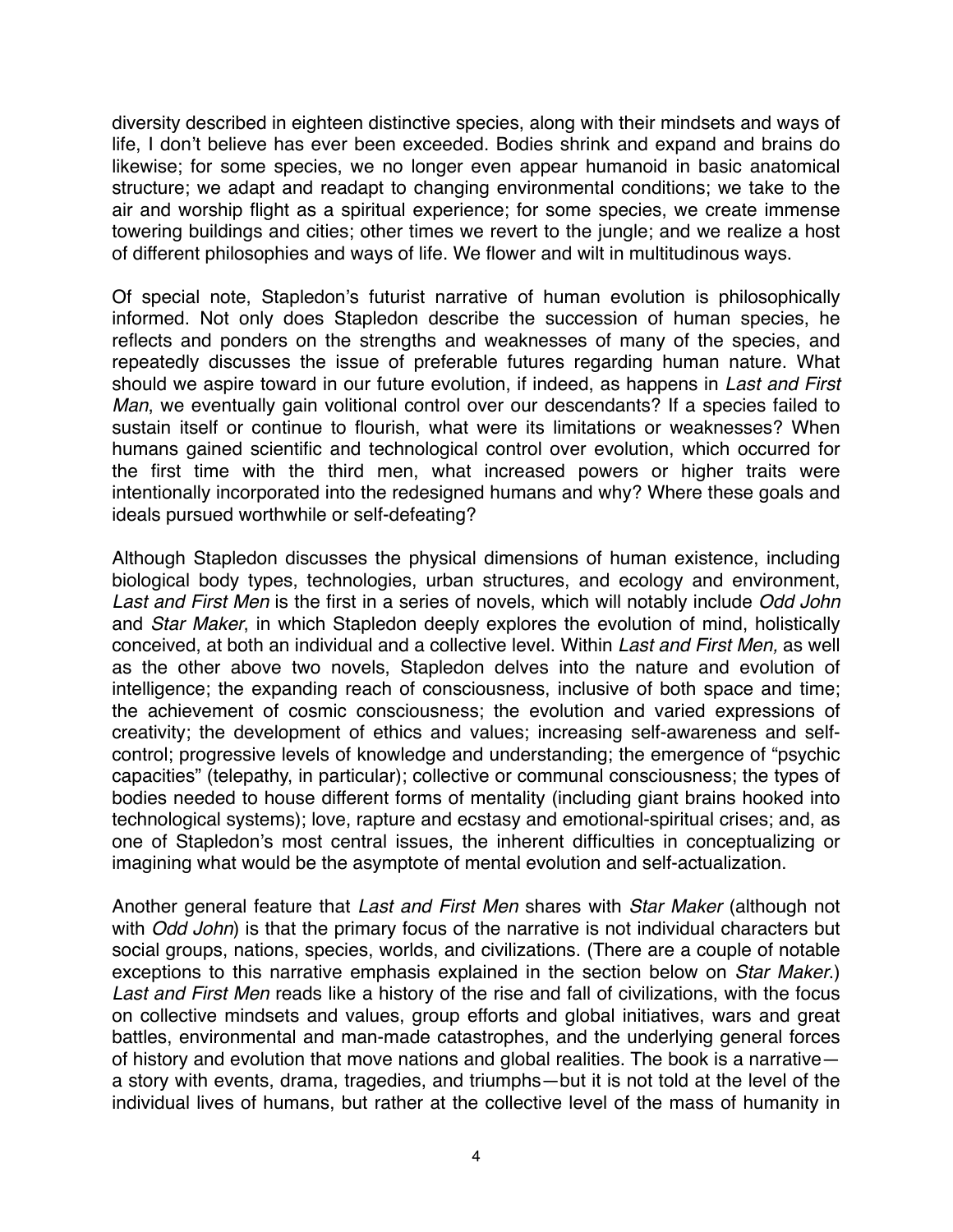passing through great periods of history. Consequently, the novel is epochal in scope and feel.

This general narrative form and how it is executed within both *Last and First Men* and *Star Maker* generates works of imaginative fiction in which science fiction and futures studies realize a unity and are almost totally indistinguishable. Stapledon creates narrative scenarios of the future, sketching out possibilities of what may evolve in the future. As narrative (or story) the novels read like fiction, especially in so far as the books depict sequentially connected chronologies of events, have a clear dramatic dimension—with challenges, goals, and actions—and deal with the realm of imagination rather than actual facts. Yet, in reading about these hypothetical events, Stapledon regularly provides explanations regarding why the future events occur, a causal and rational analysis of the sequence of events. In particular, in the opening chapters of *Last and First Men*, Stapledon begins with present day global-political realities (of 1930), and as we watch his mind work, he describes and assesses these contemporary conditions and he begins to make hypothetical predictions regarding where the state of the world is heading, first in the next decade or two, then the next few centuries, progressively expanding his scope of projections into thousands of years into the future. Through the text he is thinking the future out. This intensive analysis, projection, and ongoing scenario building, embedded in a probabilistic narrative of the future, is identical to the practices of many contemporary futurists.

At this point it would be illuminating to compare Stapledon with Wells regarding how they each integrated futures studies with science fiction. Wells repeatedly engaged in synthetic writing projects involving both science fiction and futures studies. In Wells' near-future narratives, that were clearly informed by his assessment of present conditions, we find both great drama and frequently great worldwide catastrophe, but then, after the dust has settled, we find Wells envisioning more distant futures where enlightenment finally takes hold, and humanity builds a global civilization (a utopia), based on principles that Wells developed in his futurist writings on preferable futures. Wells predicts (based on his rather pessimistic assessments), framing his predictions in the form of science fiction stories, such as *War in the Air* and *The World Set Free*, and then he offers hope through an argued utopian vision or preferable future of what *should* come next after the predicted collapse or destruction of human civilization.

Stapledon, especially in *Last and First Men*, begins similarly, making short-term predictions that are a mixture of disasters and momentary triumphs. The longer term future though goes downhill, for the "first men" (who are us) suffer from tribalism (nationalism), short-sightedness, greed, grandiosity, and excessive materialism and industrialism, leading to an exhaustion of earthly resources. A few thousand years out into the future we build great cities and achieve great technological heights but due to the failings listed above, the whole thing eventually collapses into a new Dark Age. The icing on the cake of catastrophe for the first men though doesn't occur for a hundred thousand years into the future, when the first men accidentally destroy most of the surface life on the earth by letting lose a chain reactive atomic explosion.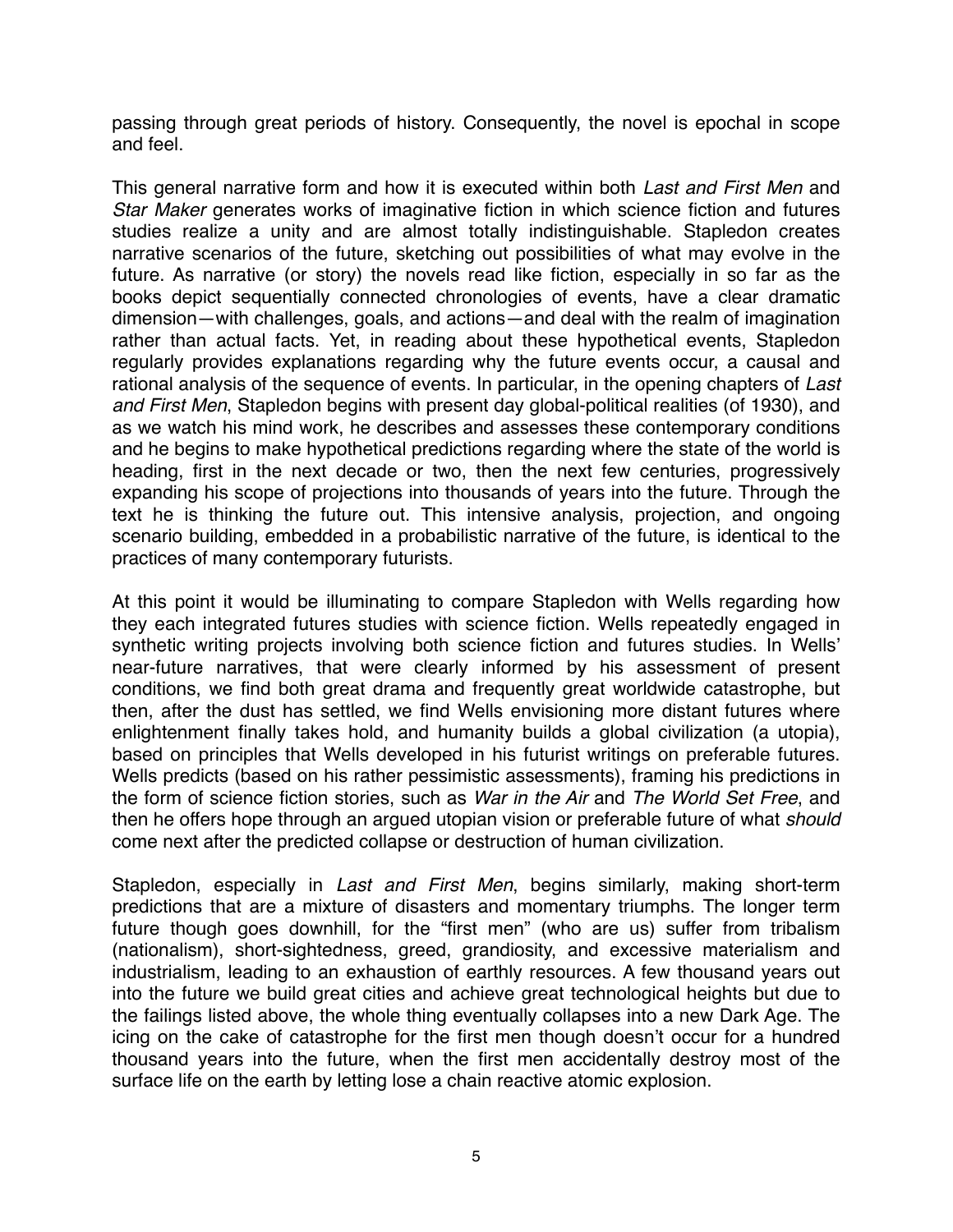Although Wells does provide in *The Time Machine* a decidedly bleak vision of the earth millions of years in the future, his narrative on this distant future is rather sketchy. The focus of his science fiction and futurist writings is primarily on the relatively near future. Stapledon, on the other hand, keeps going in his hypothetical predictive narrative way beyond Wells. He does not end his future history of humanity—both his predicted disasters and preferable futures—after a hundred thousand years, but keeps journeys forward millions and then billions of years with predictive and preferable futures.

Delving more deeply into the future history of humanity outlined in *Last and First Men*, the author from our distant future does note that some humans of our present species, as distinctive anomalies, do realize higher levels of consciousness. Both Socrates in his search for truth and Jesus in his heartfelt dedication to worship and love for humanity do rise above the masses, but their messages are not sufficiently internalized by the collective consciousness of first men humanity, and due to our failings, as identified above, we pass away.

Before moving forward into the distant future of humanity it is worth noting that Stapledon's short term predictions (written in 1930) for the remainder of the twentieth century were in many respects way off the mark. For one thing, Stapledon did not foresee a major second world war in the coming decade, or how the alliances would form during this major conflict. He did though foresee, if we move ahead into the next couple of centuries, a major political-economic tension developing between the two super-powers, United States and China. But it was the eventual global triumph of an Americanized culture—individualistic, materialistic, and short-sighted—that precipitated the collapse of the civilization of the first men. Also, Stapledon, due to his emphasis on general trends and forces within the world, does not recognize or incorporate into this predictions the immensely significant role that unique individuals play in the unfolding of history. He does not include charismatic and powerful characters like Hitler, Stalin, Roosevelt, Mao, or Churchill in his near future history.

As a fundamental theme in futurist science fiction (see Asimov's *Foundation* series), futures studies, and historical theory, there is the ongoing issue of whether "great men" or general social and natural forces (or some combination of the two) move history along. Although there are notable points in Stapledon's futurist narratives where key individuals play a highly influential role in the unfolding of events, by and large, Stapledon emphasizes general forces and themes in his futurist narrative.

Returning to the narrative thread of *Last and First Men*, and moving ahead roughly ten million years into the future, out of the few remaining seeds of the first men, natural evolutionary forces eventually produce the "second men." The second men are physically giant in stature, calm in disposition, and transcend the excessive egotism of the first men. All told, the second men show great evolutionary promise, but are invaded by the communal "cloudlet" intelligences of the Martians, and after repeated struggles between the two worlds, both Martian and earth civilizations are destroyed, leading to extended Dark Age for humankind. But the coming of the Martians provides an opportunity for Stapledon to begin his speculations on the nature of communal or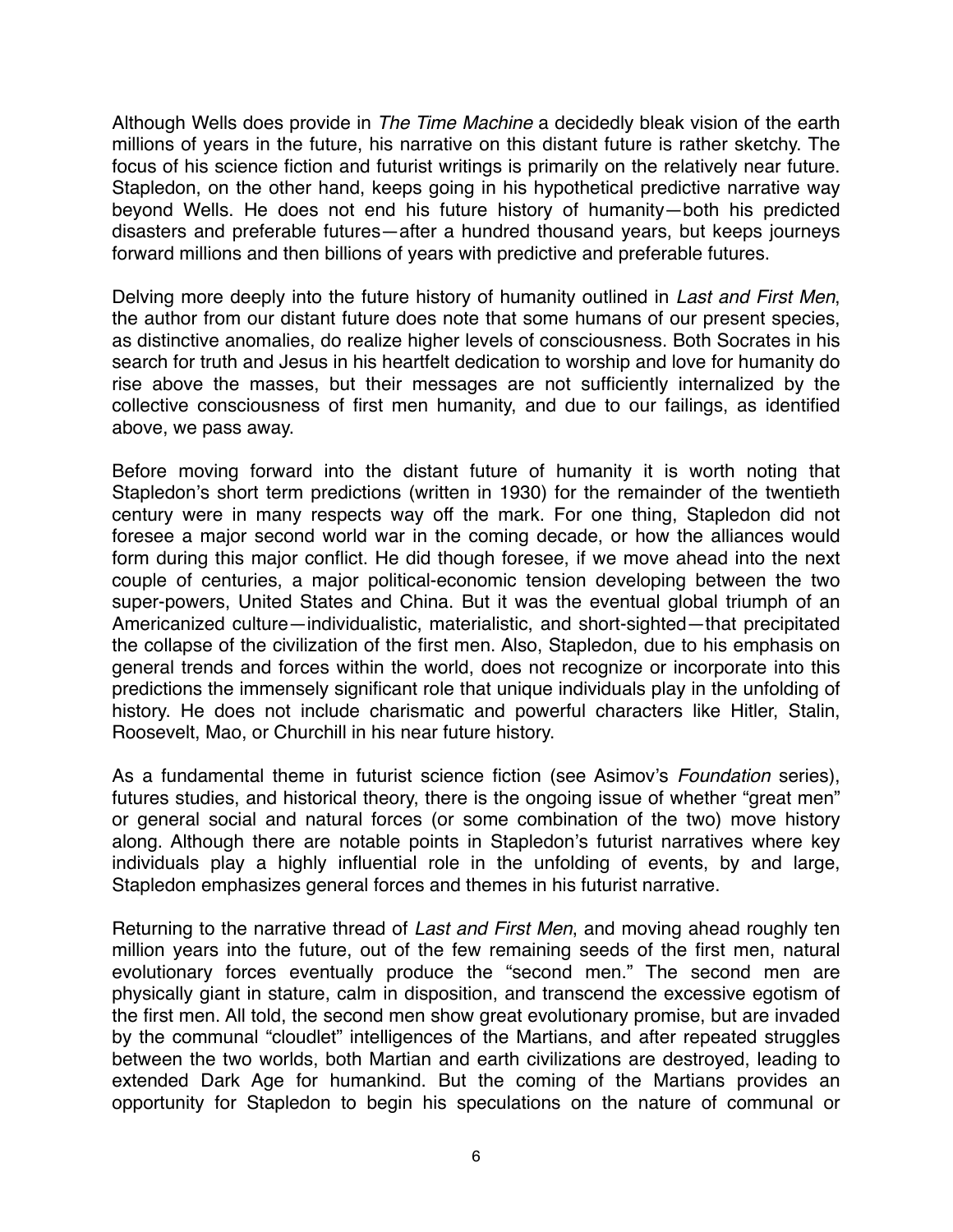collective intelligence, a theme he will repeatedly engage within later portions of the book.

Eventually, after over thirty million years into the future had transpired, a "third men" arise, much smaller and delicate than the second men. These third men revel in music, which became their ultimate medium for realizing spiritual heights, but also the third men studied and worship the great diversity of life, and out of this intense fascination with life, they ushered in a new era for humanity. They achieved the capacity to purposefully modify and control life, and they applied this deep knowledge to re-creating themselves.

Believing that the key quality of humanity was its intelligence, the third men create the "fourth men," giant brains, supported and kept alive by intricate technological systems. The third men became servants of the fourth men. The latter, in pursuit of the deepest knowledge and understanding of themselves and the cosmos, eventually, being frustrated in their pursuits, came to the conclusion that the deepest cosmic insights required embodied minds, and hence, the fourth men design the fifth men, who possess humanoid bodies, along with great intellects.

The fifth men possess bodies even larger in size than the second men and that selfrepair and live for thousands of years. Deriving knowledge from the communal minds of the Martians, the fifth men have the capacity for telepathy (a communication of minds), yet this emergence of a collective consciousness out of this telepathic capacity does not obliterate the individuality of each mind. Notably, Stapledon, beginning from the physical dynamics of the collective Martian minds, attempts to explain telepathy in naturalistic and scientific terms, as fundamentally a resonance capacity to electro-magnetic radiation among brains.

In many regards the fifth men exceed all previous human species. Their scientific knowledge extends to the vast reaches of the cosmos and the most minute structures of the physical world. They realize a fundamental insight into the underlying unity of consciousness and mind and the physical world. They come to see all of reality as a intricate work of art, and are able to perceive the beauty in everything. Indeed, in spite (indeed because of) the evanescence of everything, including their own mortal existence, over which they obsess, the fifth men see great aesthetic beauty in the cosmos. Life for the fifth men is a journey of discovery, rapture, awe and wonder. Eventually, with the telepathic and highly developed minds, they become able to mentally journey into the past, specifically into conscious minds of the past, and over time acquire a first hand experiential knowledge of all of history. They become obsessed with the past. Technologically they exceed all previous human accomplishments, creating the most amazing cities ever seen on the earth. Eventually they take to the exploration of space, and realizing that the moon is getting closer and closer to the earth and would eventually collide with the earth, they decide to migrate to Venus, which involves both transforming the surface of Venus to suit human life (including exterminating life forms on Venus), as well as designing a new type of human, the sixth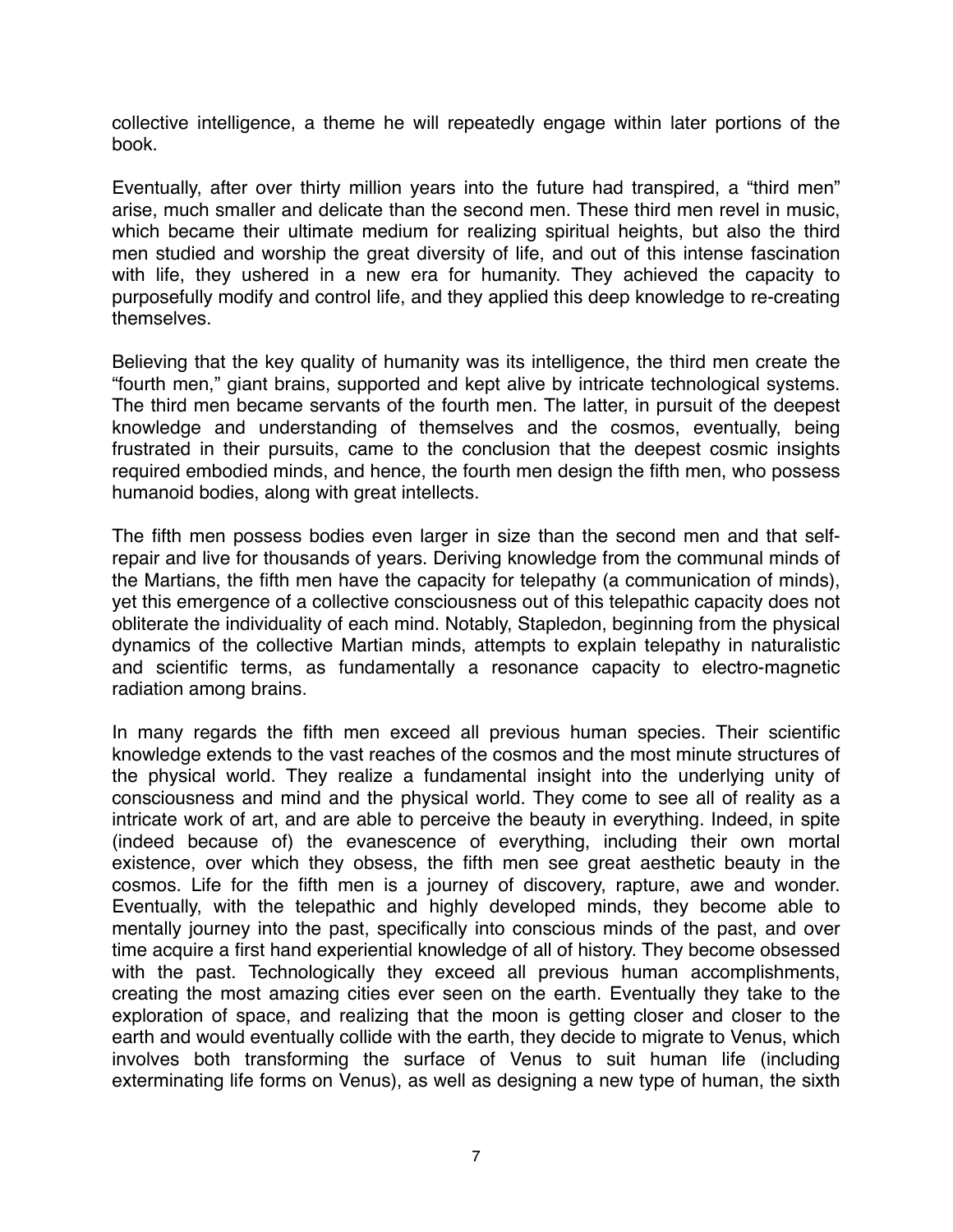men, who are better suited to life on this new planet. At this point in time we are now hundreds of millions of years into the future.

Things do not initially go well for humans on Venus. The alien environment almost spells the end for humanity, and as had occurred before, humanity takes a downward turn, losing or forgetting almost all the great accomplishments of the previous species. Out of the darkness though once again emerges the light, and a new Venusian human, the seventh men arises, who are very small in size, but possess the capacity for flight, having wings that can be folded up when they walk about on the surface. The seventh men are psychologically bi-polar, experiencing ecstatic emotional heights when in flight and yet sinking into great despair when moving about the surface. A whole spirituality and philosophy emerges out of the experience of flight.

From the seventh men eventually emerge the eighth men who both recreate an extremely advanced technological civilization, but now on Venus, as well as rediscover the scientific knowledge necessary to modify their own species. Purposeful evolution is once again an option, and as new events emerge, the eighth men are propelled into having to design a new human, the ninth men. Astronomical observations indicate that the sun is going to significantly expand in brilliance and energetic radiation, and Venus will be burned to a cinder. Hence, the ninth men are designed to live on the planet Neptune, far enough out in the solar system to be habitable with a greatly intensified sun.

After roughly a half a billion years on the planet Venus, and now one billion years in the future, humanity, as the ninth men, migrate to Neptune. But things go seriously wrong, for the eighth men did not adequately take into account the primordial and extremely challenging environmental conditions when they design the ninth men. Again, we have a collapse in human civilization and even the threat of total extinction. In the struggle for survival on Neptune, humanity significantly devolves into a plethora of animal-like species and for over 500 million years exists in a very primitive state on Neptune, which covers the ninth through the fourteenth men. As we move toward the end of this period, there are repeated rises and falls in a new oscillatory wave of civilization and "savagery" in the fourteenth men.

It is only with the fifteenth men that a sustained level of scientific and social sophistication is maintained and steady human progress is realized on Neptune. The fifteenth men achieve a stable and peaceful world community. In many ways, the fifteenth men are similar in disposition and abilities to the second men. Of particular note, the fifteenth men, with concerted and collective effort, and through struggle and repeated failures along the way, are able "abolish" the "five great evils...disease, suffocating toil, senility, misunderstanding [and] ill will." Moreover, the fifteenth men rediscover the scientific-technological capacities to redesign themselves, biologically and psychologically, and purposefully evolve, creating the sixteenth men.

The sixteenth men possess omni-directional vision (having two additional eyes on the back of their head) and rediscover telepathy, realizing a mental resonance and rapport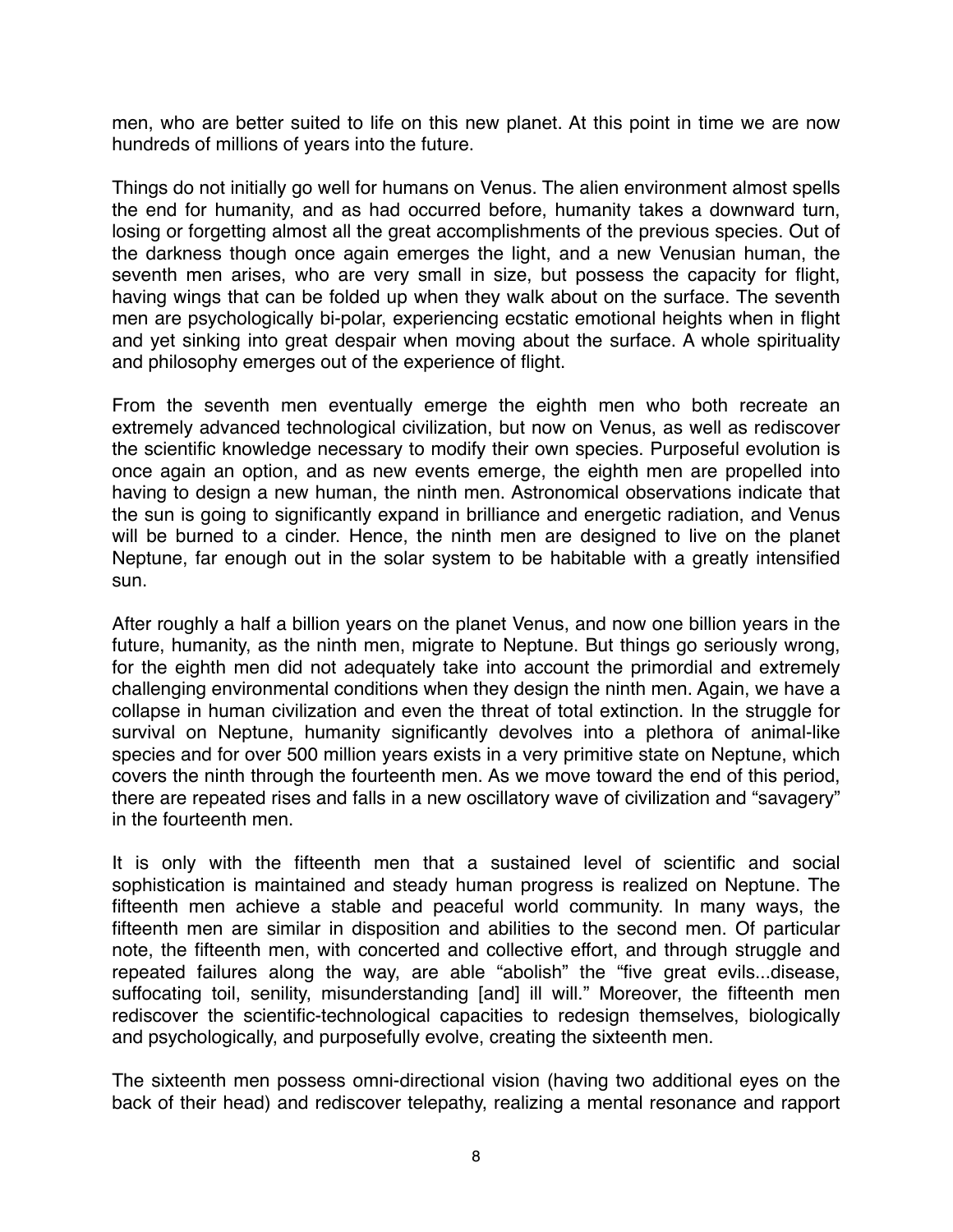within the whole species community. "The ancient evil of selfishness" is henceforth eliminated. With their new mental powers they also rediscover the ability to see into the past through the conscious minds of earlier humans, and after hundreds of millions of years in the conscious darkness uncover their ancient origins and history on Venus and the Earth. The sixteenth men also acquire the capacity to move their planet Neptune, both closer or farther away from the sun.

Yet, the sixteenth men can not solve three great mysteries: The mystery of time, the mystery of the connection of mind and the physical world, and the perplexity of how to reconcile their passionate drive for life in opposition to death with their ever-growing disposition to stand above it all and view all existence dispassionately. Driven to realize a new level of consciousness that is not localized in individual brains, the sixteenth men design a new type, the seventeenth men that hopefully will be able to transcend the mode of consciousness of the sixteenth species and realize deep enlightenment.

The seventeenth men though are born with a variety of subtle imperfections in design, and after a relatively short period of a few hundred thousand years, they create an improved version of themselves, the eighteenth men, and as it would eventually come to pass, the "last men' in the grand saga of human history and evolution.

The eighteenth men, who are the sentient beings from the future communicating to us in our present century, do not come into existence until well over one and a half billion years into the future. It is in his description of these "Last Men" that Stapledon extends his cosmic imagination and futurist speculation to the most elevated and outermost expanses within this novel. Yet, it is also within this last section of the book that he most strongly expresses the tragic dimension of the entire story, epitomized in the eighteenth men's philosophy of "ecstatic fatalism," as they face their mortality and death.

Physically, the "Last Men" are giant in stature, with very large brains and heads, but also possessing very big hands and long fingers. On their middle fingers they have three tiny additional branching "finger like" extensions. They possess also an "astronomical eye" that gazes upwards into the heavens. They are described as both more humanlike and more animal-like than present day humans. Although there are males and females, there are numerous sub-sexes that have a significant role to play within their advanced modes of consciousness. Mothers carry the fetus of their children for twenty years before birth, and infancy lasts for a century. Adolescence doesn't arrive for a thousand years, and then the adolescents spend their second thousand years living in the "Land of the Young" where they must survive under relatively primitive conditions where some of them die. It is a rite of passage into adulthood. Generally the average life span of an individual is a quarter of a million years. Across the surface of Neptune there are approximately a "million million" (a trillion) members of the species.

At a technological level of development, the Last Men are able to travel among the planets of the solar system, and have created huge factory and agricultural facilities across the solar system. The Last Men have created "ether ships" which are piloted by a special class referred to as the "ethereal navigators." The Last Men also have flying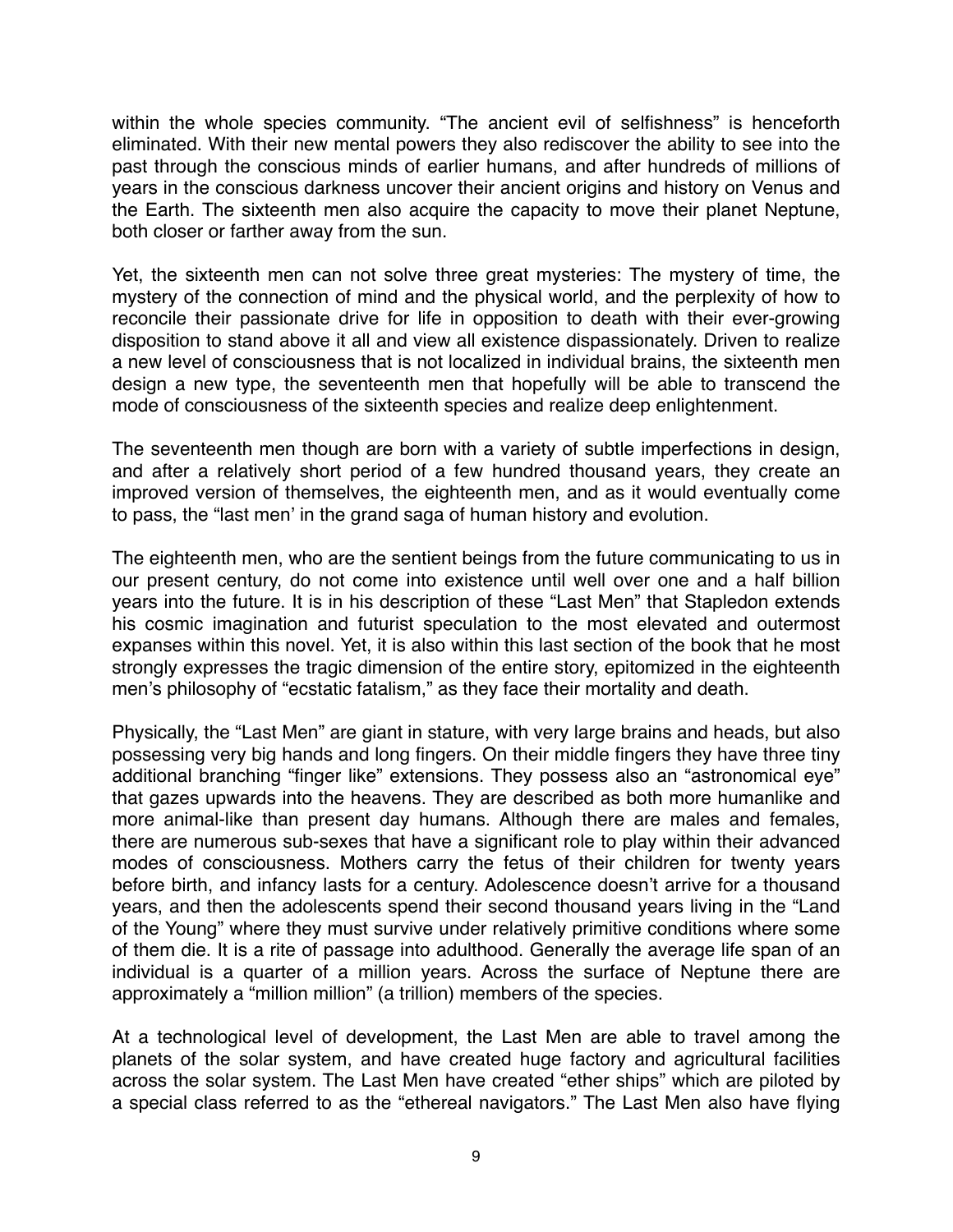suits which they can use for individual aerial locomotion. Although many of their dwellings are small, the Last Men have also over the eons of their existence, created an array of distinctive giant structures, in an extensive number of distinctive shapes, that are larger than the biggest of mountains in the solar system. The immense buildings have symbolic and artistic meanings, and invariably house in their highest areas above the ground, large groups of astronomers studying the vast reaches of the physical universe.

In fact, the Last Men describe themselves as having both a philosophical culture and an astronomical culture, and these two orientations synthesize and reach their fullest expression within their collective state of cosmic consciousness. On the astronomical side of things, the Last Men have explored the vast reaches of the universe with their telescopic technologies and their minds. They believe that they have found indications of other advanced species throughout the universe, and also indications that there exist other dimensions of reality beyond the observable physical universe. As the Last Men extended their awareness into the vast expanse of physical space, they also extended their awareness into time, and specifically the past. In studying the cosmos they have arrived at a general theory of time and the universe, believing that the whole of physical existence is cyclic, yet not repetitious. As the End after countless eons follows the Beginning, the Beginning—a new Beginning—after an interlude, follows the End.

Much of their deepest insights into reality follow from their distinctive mode of consciousness. As a consequence of the limitations and epistemic frustrations experienced by both the sixteenth and seventeenth men, the eighteenth men were designed with the capacity to achieve, above and beyond their telepathic connectivity, truly group minds with super-individuals emerging out of resonant collectives of individual minds. Possessing a specially designed organ in their individual brains, that can generate an "electro-magnetic system" between brains, groups of ninety-six sexually and personally intimate and diversely talented sub-sexes are able to come together as a single group mind with a synthetic sense of one collective body composed of the distributed individual bodies—and observing reality from their multiplicity of perspectives, they integrate into a higher level of individuated consciousness. And in turn, these group minds as collective individuals can communicate with each other, and at times realize an even higher level of conscious integration as a "racial mind" composed of all the existing members of the Last Men. This racial mind experiences a "now" that is extended to include the entire lifespans of all those individual members in the collective, and this racial mind's experienced memory consists of all the conscious streams of all previously existing humans, which have been accessed by the Last Men's capacity to travel in their minds back in time and connect with conscious minds of the past. All told, this expansive and distinctive mode of consciousness is the source of their most profound experiences of enlightenment, and their deepest, most tragic feelings of mortality and lack of omniscience in the face of the limitless reaches and mysteries of existence.

It is the hope of the Last Men that an "Awaken Soul of All" will emerge in the cosmos, who having an eternal dimension, will be able to hold in its mind the individual lives and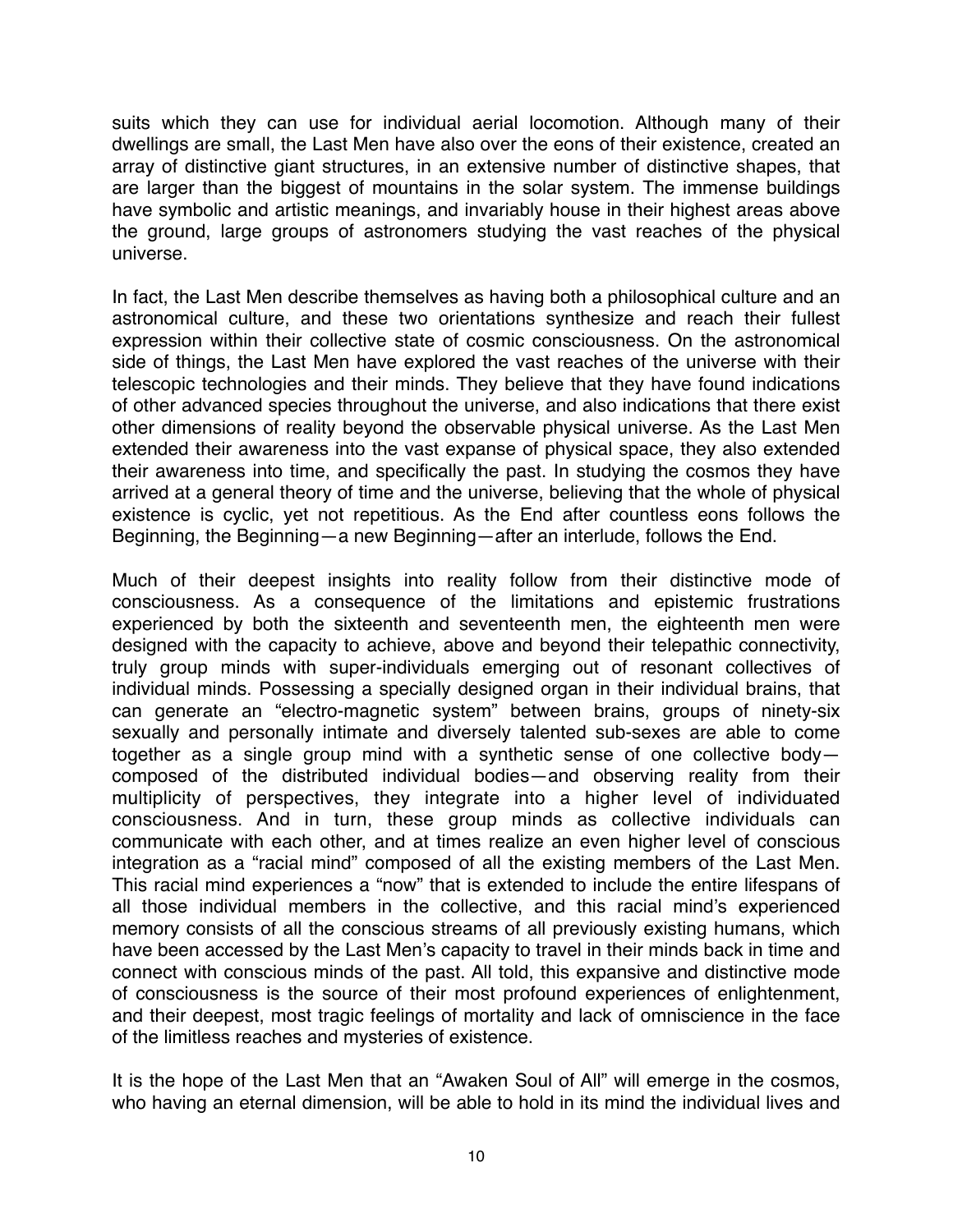conscious streams of all sentient beings in the universe, realizing an eternal beauty and recognition of all intelligent beings who have suffered and come before. In essence, the Last Men hope for an "eternal remembrance," in the face of a universe that they perceive as both beautiful and terrible. But they are unsure whether such an "Awaken Soul of All" will evolve somewhere and at sometime in the depths of the universe. Further they also struggle, in their tragic and "ecstatic fatalism," with the existential tension between life-affirmation in the face of death and the dispassionate and transcendent contemplation of the whole in all its suffering, ignorance, and finitude.

The Last Men, at approximately the two billion year mark in the future, realize that the solar system is doomed. Through their astronomical observations, they have determined that deathly cosmic radiation approaching from outside the solar system is going to destroy all life within the solar system, and the Last Men do not possess the technical know-how to either move Neptune sufficiently far enough away, or transport themselves to a new world outside the solar system. They accept their fate, although they do communicate back in time to us, telling the story of humankind.

But also, aside from coming to the conclusion that their conscious communications back to our present species may be necessary for their own evolution in the future, they also suspect that some more advanced type of mind within their own distant future (post two billion years) may have been influencing them. Indeed, they suspect that all great creative surges in history may be due to influences from the future. Time is a circle; evolution is guided from up ahead.

The Last Men also design space spores that will hopefully carry the seeds of humanity to distant star systems where such spores might—just might—take root and start a new chapter in the saga of humanity.

But still, when all is said and done, the curtain must be drawn, and in the *Epilogue*, in which the Last Men are beginning to degenerate into insanity as the effects of increasing radiation impact their minds and brains, the last born of the Last Men, in a closing statement brings to conclusion the novel. Recognizing that "The music of the spheres ...is a music not merely of sounds but of souls," he offers these final words,

*"...one thing is certain. Man himself...is music, a brave theme...Man himself in his degree is eternally a beauty in the eternal form of things. It is very good to have been*  man. And so we may go forward together with laughter in our hearts, and peace, *thankful for the past, and for our own courage. For we shall make after all a fair conclusion to this brief music that is man."*

This ending to the novel is a fitting expression of Stapledon's introductory statement in *Last and First Men* that "A true myth is one which, within the universe of a certain culture… expresses richly, and often perhaps tragically, the highest aspirations possible within a culture." The ending is tragic, but as expressed by the last born of the Last Men, the closing of the story also expresses the philosophy of transcendent appreciation of our finitude and mortality and the necessary coupling of life and death.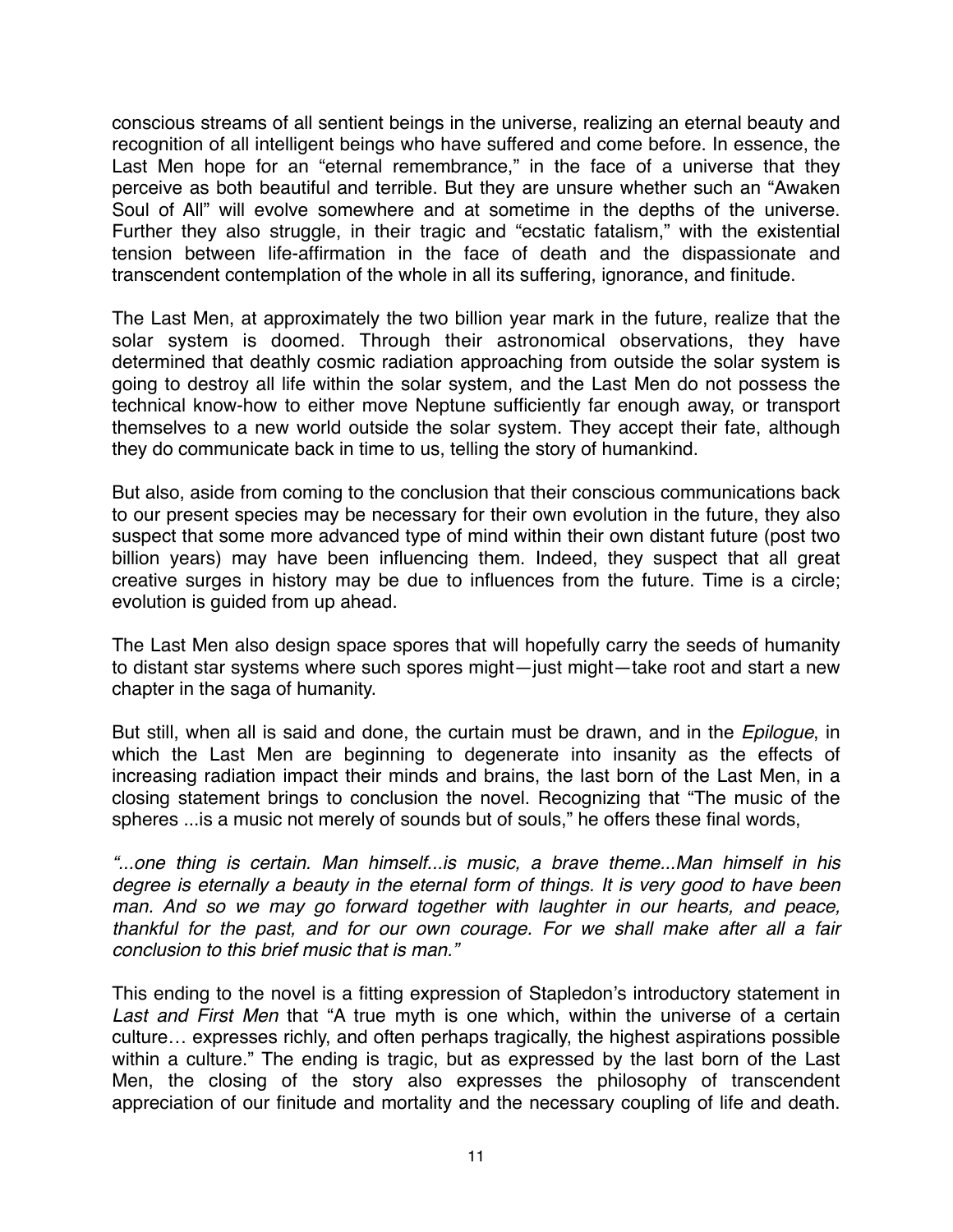There is something deeply beautiful and emotionally moving—of the highest mythic and philosophical order—in the mortal saga and song of humankind.

This dramatic ending should to be placed within an even broader cosmic context. As noted earlier, *Last and First Men* provides a holistic depiction of the evolutionary possibilities of consciousness, intelligence, and mind within humanity. Indeed, by the time we come to the eighteenth men, the overall thrust of human evolution, expressed within the central concerns, modes of being, and aspirations of the Last Men, is the expansion and ascension of consciousness and mind. The Last Men, with their capacities to merge individual conscious minds into group and racial minds, as well as their ability to extend their minds across space and time, are psychologically highly evolved. But Stapledon on a number of occasions places the evolution of consciousness and mind in the future history of humans within a more expansive cosmic context of what might be the potentialities for mental evolution within the universe as a whole, and more distant futures beyond the timespan of humanity. Humanity aspired and reached and caught glimmers of what might be possible at a cosmic level; humanity was one localized expression of a general universal thrust toward the potential realization of an "Awaken Soul of All."

*Last and First Men* is informed and inspired by the general theory of cosmic evolution: The future history of humankind is an evolutionary saga, specifically toward higher and more all-embracing modes of mind and consciousness; humankind repeatedly engages in purposeful, scientifically informed self-evolution that facilitates this mental ascension; and the entire process of mental evolution within humans is but one expression of a possible and preferable general trend within the universe toward an all-encompassing cosmic intelligence.

Another important feature of the novel, pulling together the tragic and the cosmic, is that no matter how evolved are the characters in any of Stapledon's novels, including *Last and First Men*, they never realize, in perfection and achievement, the ultimate pinnacle of existence. Whatever is most elevated and evolved lies beyond them. In fact, it lies beyond what can even be meaningfully conceived. This is the ultimate cosmic context of his novels: The characters, finite in power and intelligence, are set within an imaginative universe of inescapable mystery and unscalable infinity. This absolute "beyond-ness" within Stapledon's novels is a key feature of in both myth and science fiction; the sense of wonder in the face to an infinite transcendence is forever there. Even when Stapledon confronts the ultimate heights of existence in *Star Maker*, he repeatedly and emphatically states that the nature of the Star Maker lies beyond our capacities of conceptualization and understanding.

Finally, as one additional point on the mythic quality of *Last and First Men*, a point that equally applies to *Star Maker*, it is not at all obvious or clear, how Stapledon's narrative vision expresses "...the highest aspirations possible within a culture." It is not evident how his vision expresses the deepest or most profound beliefs within his own culture. Rather, I would suggest that his narratives transcend the highest aspirations, values, and beliefs of his culture. He pushes the envelop of the possible and the highest, rather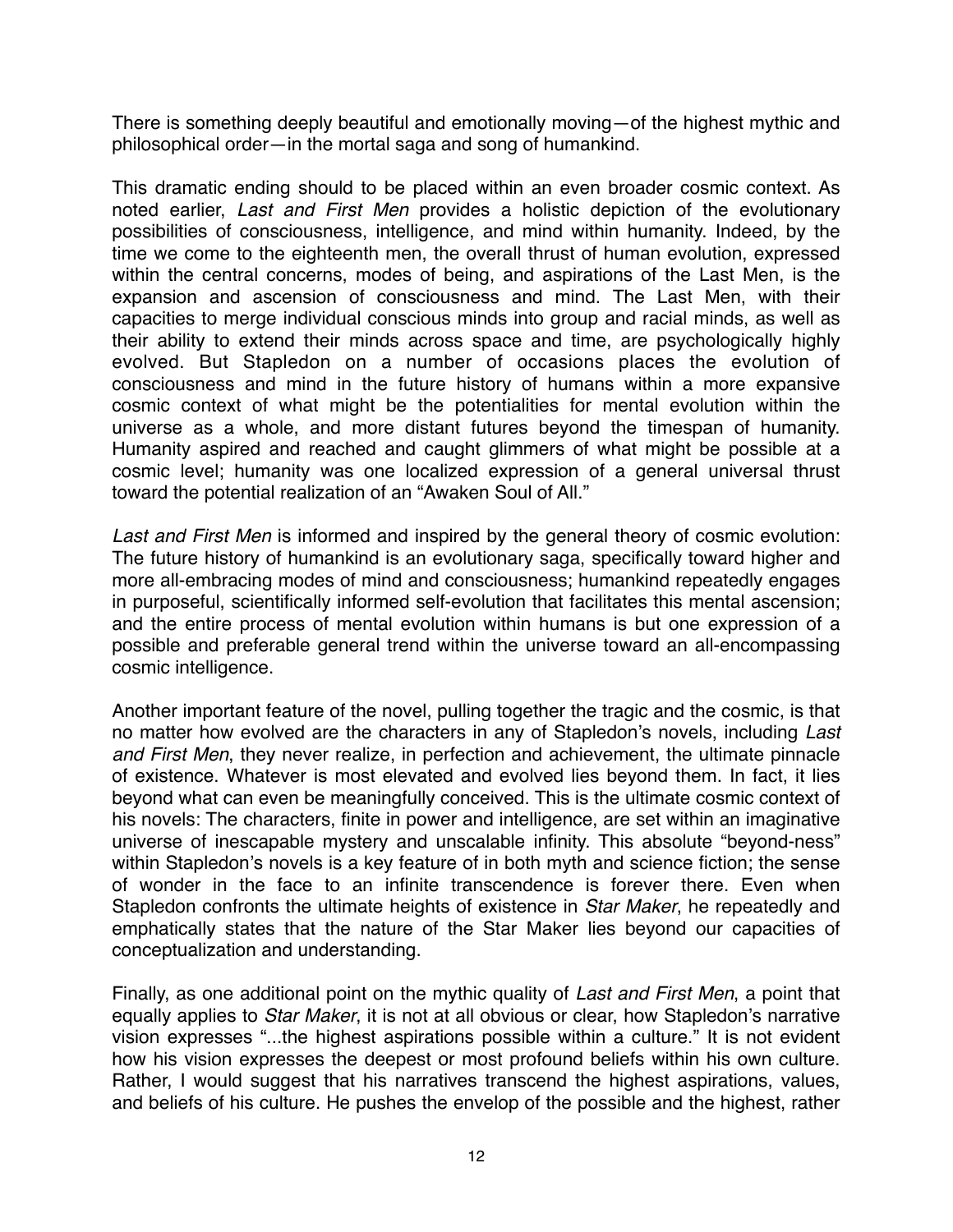than staying within it. We can argue that no one within a particular time and place can think beyond the concepts and values of the era and culture, but this presumed limitation to human consciousness, to me, doesn't seem to hold always and everywhere. Creative individuals do transcend the mindsets of their time; history is evolution and evolution involves transcendence beyond what came before (Lombardo, 2011c). Minds can leap forward, and it seems to me that this is what Stapledon realizes, repeatedly so. Stapledon's narratives are myths, but they are evolutionary myths that purposefully extend beyond the mindsets of his time. As such, his narratives stretched and further evolved the holistic future consciousness of humanity of his time. He was a pioneer on the possibilities of mind and existence.

### *Odd John*

#### *"The first superman story and still by all odds the best." Damon Knight*

*Odd John*, published in 1935, was not the first superman story as the science fiction writer Damon Knight contends. This general narrative theme can be traced at least as far back as *The Food of the Gods* (1904) by H. G. Wells and *The Hampdenshire Wonder* (1911) by J. D. Beresford. Stapledon was almost certainly familiar with Beresford's novel and probably Wells' novel as well. We could though agree with Knight that *Odd John* is one of the best, or perhaps even the best, superman story ever written.

Of the three works of fiction of Stapledon discussed in this section, *Odd John* best exemplifies a traditional work of fiction with a set of distinctive characters, concrete and specific events, and an overall dramatic sequence of challenges and triumphs, leading to a dramatic conclusion. The two main characters are Odd John and the story's narrator, a somewhat older friend of Odd John, who becomes his business associate and confidant, as Odd John matures from young adolescence into adulthood.

The novel is a biography of Odd John from his birth to his tragic end, presumably written by his friend after the death of Odd John, who dies at a very young age in his twenties. Yet, in spite of his short-lived life, Odd John realizes a level of mental development and personal achievement only equalled by a few people in history. In essence, the novel *Odd John* is a first hand personal remembrance of the development and varied experiences of an individual who undoubtedly belongs to an advanced human-like species that clearly transcends the capacities and level of consciousness of *homo sapiens*. In this context of describing the life of Odd John, told from the point of view of his friend, Stapledon once again explores the possibilities of future mental evolution, now though focused on a unique individual character.

The narrator, who is a friend of the family, is fascinated with Odd John right from Odd John's birth. As a newborn infant, Odd John seems extremely frail and physically undeveloped, although he possesses an exceedingly large head and large hands, and once he opens his eyes, reveals disproportionately large eyes as well. He definitely looks "odd," which is why he is referred to as "Odd John." Physically he doesn't mature at a normal pace; his physical growth and motor capacities seem stunted. For all of his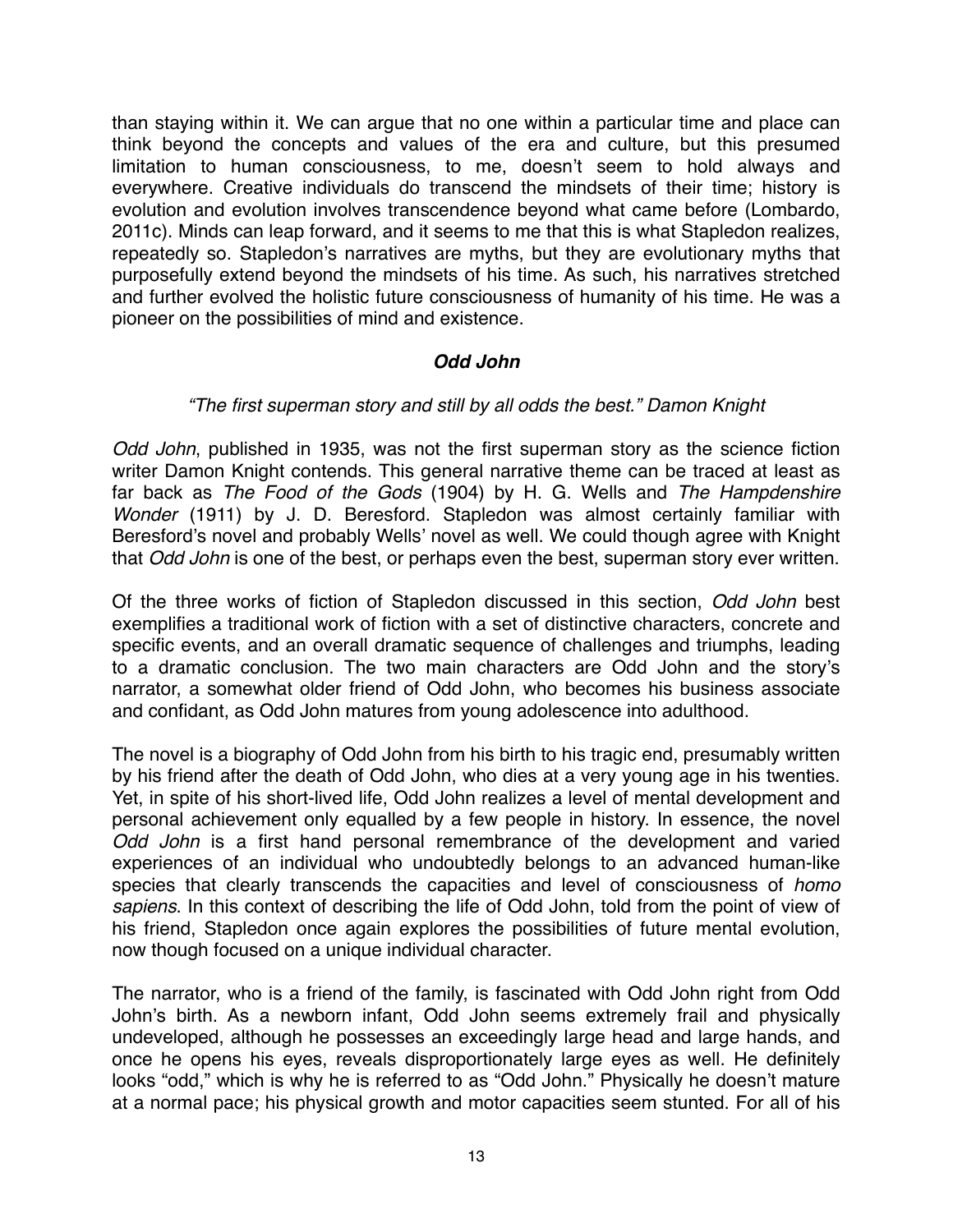short life, he looks much younger than he actually is. Moreover, he doesn't begin to walk or talk when he normally should, but he seems nonetheless to be highly observant and attentive to events around him. When normal developmental steps are finally realized, their emergence is decidedly unusual in form and dynamics. When Odd John seems to recognize the importance of some capacity, such as walking, talking, or reading, he simply focuses his energy upon the skill and quickly learns it. Within a day or two he goes from being illiterate to talking in complete well formed sentences. He seems to possess the capacity for self-directed and focused intense study on any skill or area of knowledge acquisition he desires to master. After teaching himself to read, he devours books. He also, at a very young age, starts making things with his hands. A little later in life, he assimilates geometry and mathematics. On the physical end, although he possesses a small and thin body, he teaches himself to be a ruthless and highly effective street fighter. A bit later in life, he perfects the art of thievery and breaking and entering into homes, followed by learning such skills and knowledge areas as finances, hunting and surviving in the wilderness, and building airplanes and boats. At one point in his life, realizing he needs a huge amount of money to support his plans for the future, he amasses a fortune through a variety of inventions in a very short period of time. All in all, Odd John volitionally and thoughtfully directs his own maturation and development with great efficiency and focus.

As he matures during his childhood years, one area that Odd John finds particularly fascinating is human nature and all the diverse forms of human behavior. But Odd John studies humans like an anthropologist or ethologist, investigating the culture and ways of life of a primitive people or animal in their natural surroundings. From early on, Odd John begins to understand that he is different—indeed, very different—from other human beings. And in his interactions with humans, he, by and large, adopts a position of detachment or separation, and often, to gain whatever knowledge he seeks, manipulate humans as if they were experimental subjects in his ongoing scientific investigation of humanity and nature. Moreover while Odd John seems to possess a deep interest in understanding the world around him, his inquiries and experiments are usually motivated by a desire to learn how to control people and events in the world. Knowledge is a means toward power. Understanding people serves his desire to control them.

This sense of distinctiveness within Odd John applies to the values and morals of human society as well. Odd John is quite willing to break the rules of ethics and cultural customs if his goals require such transgressions. He steals without a guilty conscience. At one point, he murders a policeman, because the policeman is interfering with the execution of his plans. When sexual consciousness emerges in his mind, he experiments, without concern over social taboos; he engages in homosexual activities and going even further beyond the limits of traditional moral constraints, appears to have sex with his mother. From a psycho-diagnostic perspective, Odd John behaves and thinks like a psychopath.

Continuing on the psychological theme, Odd John seems to develop an extremely enhanced awareness of both the minds and motives of other human beings, as well as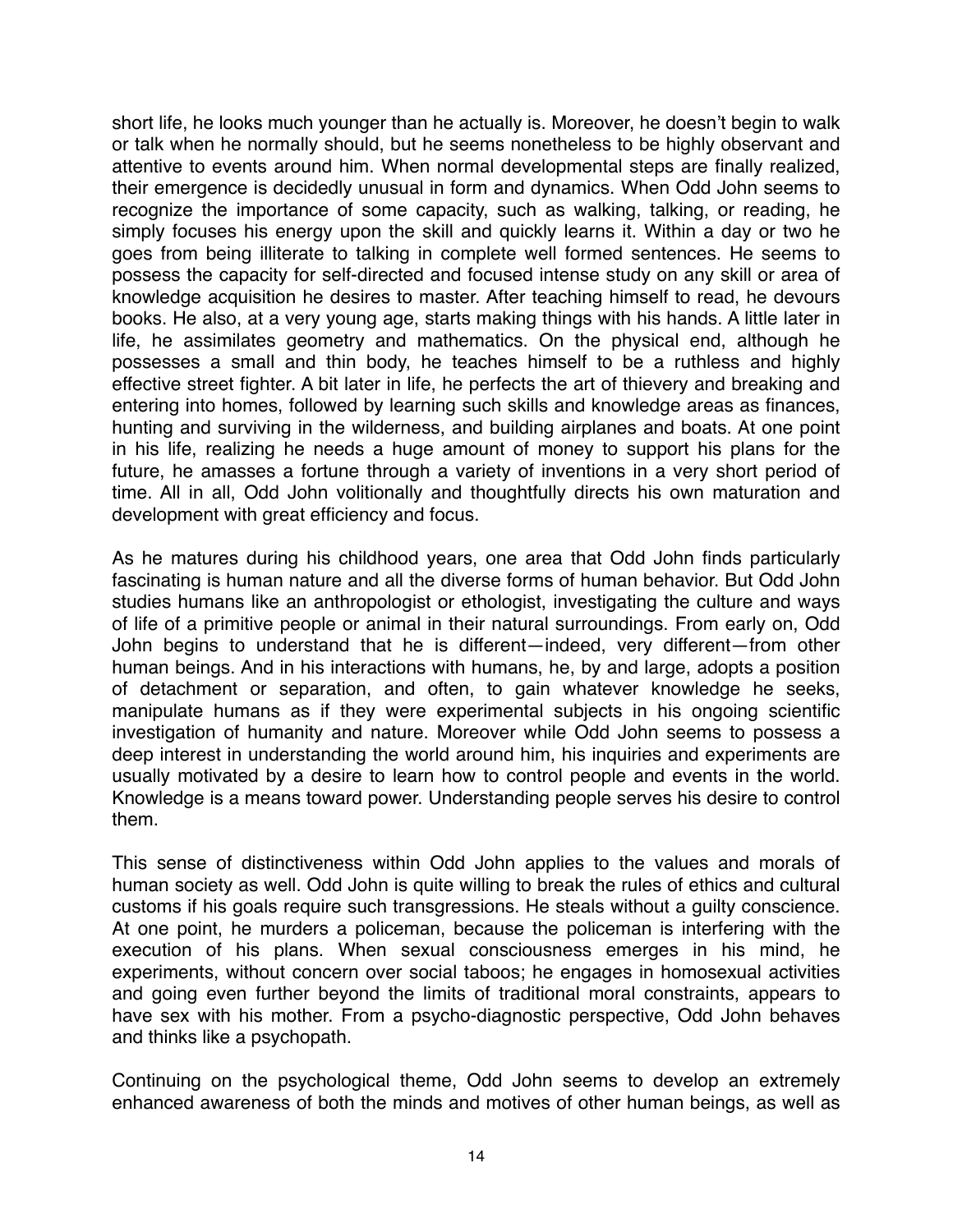the content of his own mind. He acquires both heightened other-awareness and enhanced self-awareness. Moreover, driven toward personal excellence, he develops an amazing capacity for self-control. Building upon his general capacity to manipulate humans and their behavior, in his adulthood he acquires the abilities to enter the conscious minds of others and to muddle or obliterate other people's memories.

At one point in his childhood development, having realized that he was the only true human being in a "herd of cattle," and perceiving the great failings of present day humanity and experiencing a sense of doom for our species, John decided to take off into the wilderness. He needed to get away from humanity to find himself and determine his purpose in life. As he explained to the narrator of the story, Odd John felt deeply lonely, the only member of his kind, and coming to the conclusion that there was some important purpose for this life and existence, but not knowing what it was, he stripped himself of all the trappings of human culture, and went on a spiritual quest into the woods to discover his destiny. Without bringing with him any clothing, food, or tools, John tested himself in the wilds and almost died in the process. But eventually he learns to make weapons and hunt animals for food. As a climatic episode he patiently and tenaciously hunts down and kills a deer and has an epiphany in the process. He comes out of the wilderness, having transcended his anguish over our species, and ready to enact a life plan.

Odd John, with his accrued wealth from his inventions, goes in search of others of his kind. His highly attuned mind has sensed that there are other advanced humans within the world. Again, he leaves home and the first "advanced" human he finds is insane, and then the second one is totally evil and hateful, and attempts to mentally infiltrate and destroy Odd John's own mind. But Odd John is eventually successful in locating a number of sane individuals who possess similar mental powers to him. Among them are a spiritualist living in a monastery in Asia who teaches Odd John even more advanced mental capacities. Thereafter Odd John and his Asian comrade establish a telepathic communication network that reaches around the globe. Several other advanced humans are located, who join together with John, who has plans for his growing group of fellow super-humans.

The most memorable of encounters between Odd John and other advanced humans involves traveling through time. John's telepathic capacity, as it matured, not only allowed him to bring his consciousness into the mind of another human, experiencing whatever they were experiencing, but Odd John also developed the ability to connect with conscious minds from the past through the mind of a presently existing person who had known the person from the past. It was through this telepathic time travel process that John meets the most powerful mind of anyone he encountered. This person from the past, who was now dead, was an Egyptian who ferried travelers across rivers in Egypt. When John contacts and begins communication with this powerful mind, John asks him why he has spent his life engaged in such a menial task. The Egyptian responds that there are two ways of serving Allah: To observe, worship, and praise the works of God or to carry out as an instrument of action the purposes of God. As the Egyptian states, he is of the first kind of servant of Allah, while Odd John is the second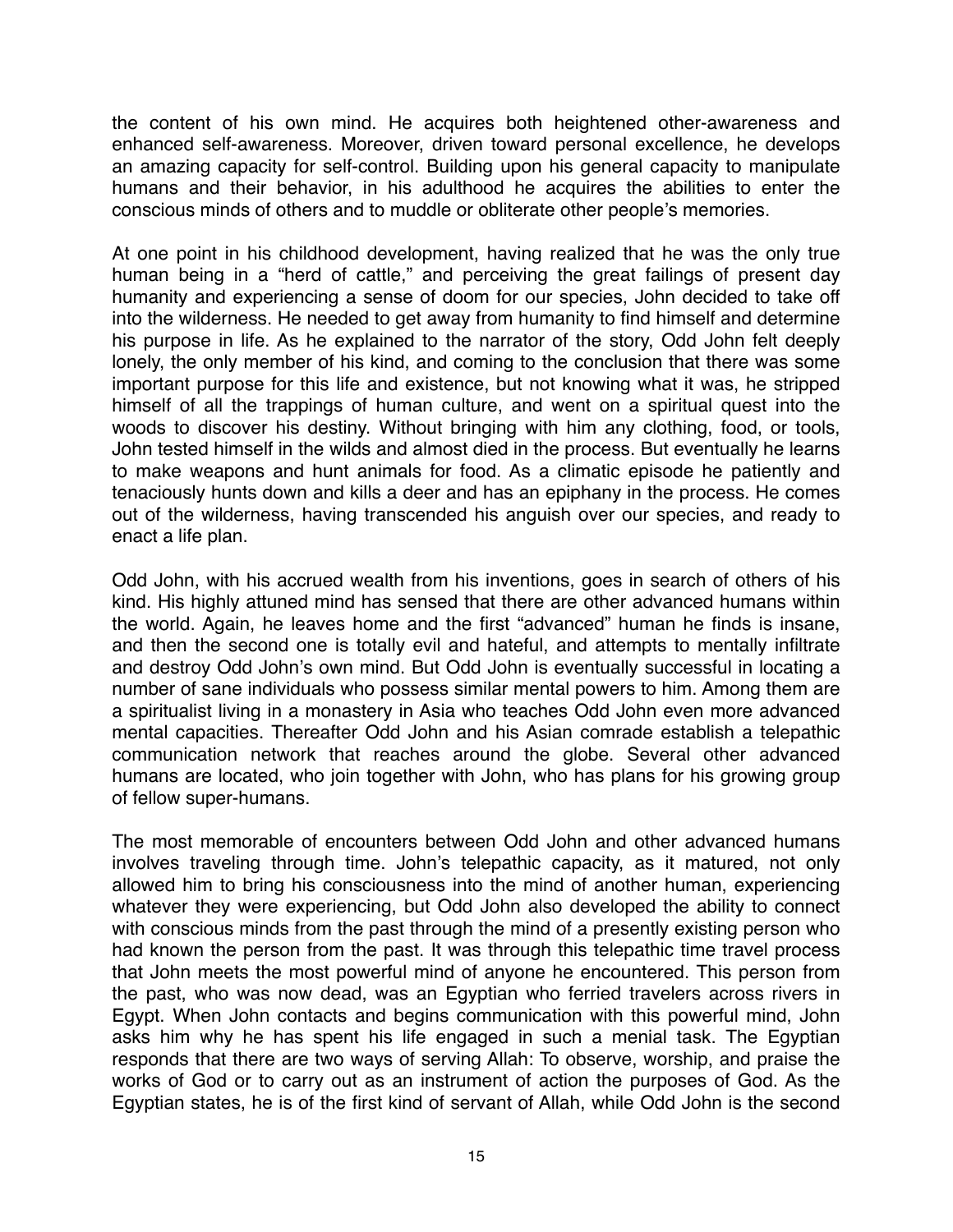kind of servant. And each will be judged on how well they carry out Allah's specific purpose for them.

With a specially designed boat, after recruiting a number of similar advanced humans around the world, Odd John locates an isolated island in the South Pacific, and eliminating (that is, killing) a group of natives who frequent the island, John establishes and begins developing a colony on the island. With the establishment of this colony John finally realizes for himself a sense of community and personal intimacy. The colony, indeed, achieves a highly advanced level of personal intimacy among its members through mental telepathy, which is their primary mode of communication among themselves. The transparent sharing of minds, coupled with a high level of sexual intimacy among its members, allows for a mutual conscious resonance within the community far exceeding normal human beings. Again, as in *Last and First Men*, we see Stapledon's ideal humanistic vision of heightened communal consciousness among advanced individual minds being highlighted and expounded upon in his fiction.

Yet, John with his capacity to "see" both into the past and some aspects of the future, discovers that the colony is doomed. Although he and the other members of the colony have attempted to hide away from the traffic and concerns of humanity, he realizes that humanity, will feel threatened by the colony's existence, and will not leave them alone and will inevitably locate and destroy them. In coming to this realization, John sees that he will never achieve his distinctive purpose.

The colony indeed is discovered, and although John and his community, with their superior mental powers, are able to confuse a series of landing parties, the colony members know that they can not indefinitely hold the outside world at bay. Odd John, with his other fellow super-humans, blow up themselves and the colony, destroying all their unique inventions and records of their accomplishments.

Perhaps, as Odd John realizes at the end, some future super-humans will accomplish what Odd John could not; perhaps there will be transcendence to a higher level of mentality and culture, a suggestive intimation of the Last Men. But this is a possibility, as yet, undefined and unrealized in the time of Odd John. Again, as in *Last and First Men*, there is the unfulfilled promise; again, there is a tragic ending, after another elevated flight of the imagination.

The distinctive strength of *Odd John* is that, within the context of Stapledon's ongoing quest to grapple with the question of future mental evolution, he attempts to create a detailed and intimate picture of how an advanced mind would think, feel, and behave. Again, as in *Last and First Men*, there are repeated comments on how difficult, if not impossible, it is to accurately describe the depths of consciousness that an advanced mind would realize. Odd John tells the narrator on a number of occasions that he can not adequately describe his insights and perspectives on reality within the concepts and language of normal present human society. Still, Stapledon does succeed, to a significant degree, in conveying the strangeness (relative to us) of Odd John along multiple dimensions of psychology, ethics, and behavior.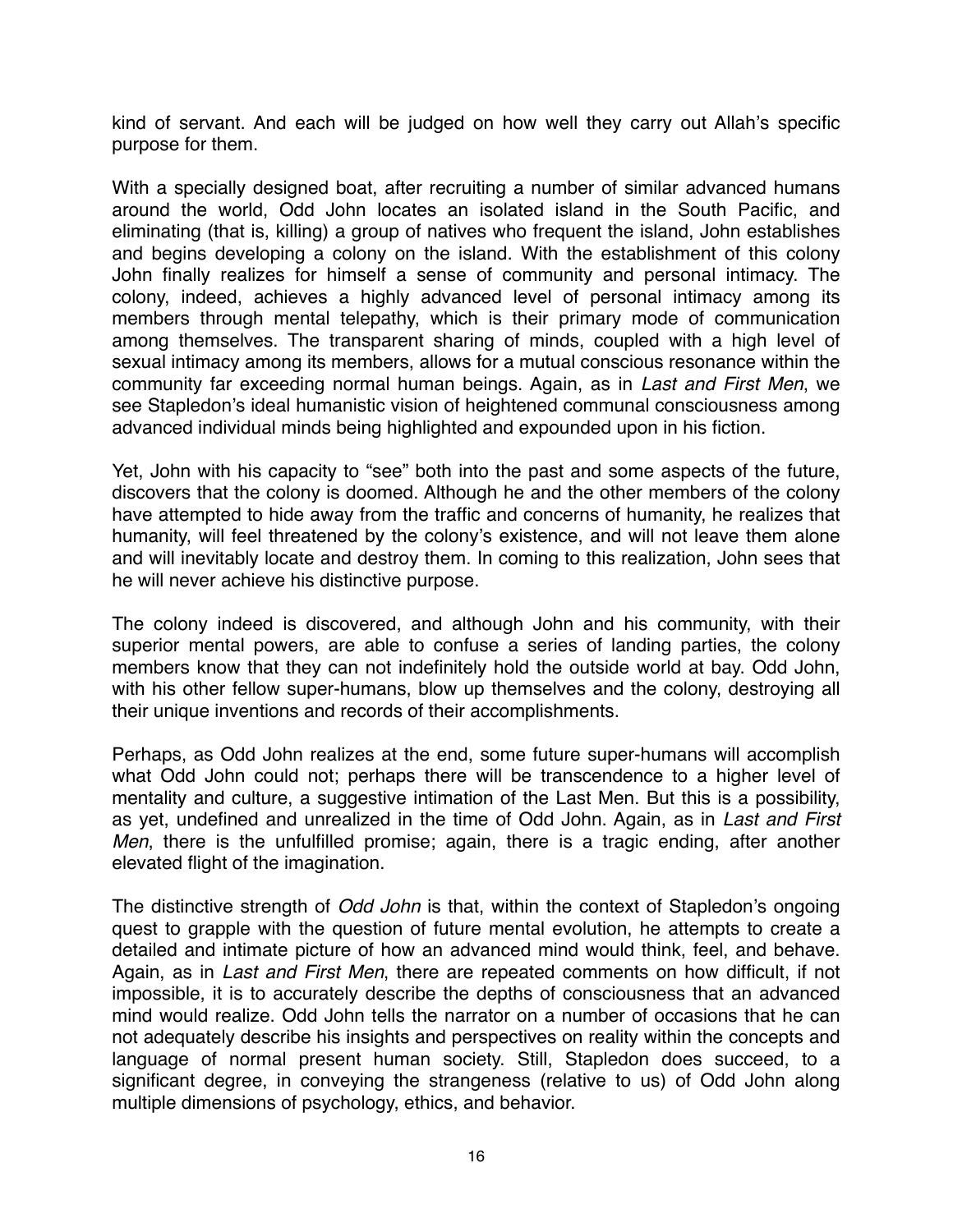We can view *Odd John* as a story about a Nietzschean "ubermensch" (overman), who in search of self-actualization and self-fulfillment, is not constrained by the customs and values of mass society. Odd John is different, and self-assertively different in many different ways. As one important point in this regard, Odd John generates conscious dissonance within the narrator's mind on ethical ideals and values. If we envision a future preferable human, we may see that future human as ethically superior to us; but Odd John does not behave as an ideal human relative to our ethical ideals; he often ignores or transgresses upon our ethical values. Odd John realizes that he stands above us, as we analogously feel superior to animals, and he believes that his life and his potential achievements are more important than those of the rest of humanity. Hence, at one level, we are not significant, and therefore, our rules and values do not hold much weight with him. In this sense he has gone beyond us on the ethical plane.

In the final analysis, is Odd John admirable or heroic? It depends on how we want to look at it. In some ways he unequivocally behaves like a psychopath, disregarding human values, often treating people as simply a means to his ends, and at times, even murdering those individuals who are in this way. And yet, he is a solitary and lonely figure struggling to create a new way, which he sees as a better and more evolved mode of existence. He is a jolt to human consciousness; an experiment or possibility in future evolution that does not conform to our present values and ways of thinking.

#### *Star Maker*

### *"Probably the most powerful work of imagination every written." Arthur C. Clarke*

After a short Preface, *Star Maker* (1937) begins with the line, "One night when I had tasted bitterness I went out on to the hill." The narrator of the novel, gazing up into the star studded night sky, is thinking about the value and importance of his love and life with his wife, the growing troubles in the world, and the smallness of humanity and the earth within the context of the dark vastness revealed above him. He wonders whether there is any transcendent mind or spirit that gives meaning and purpose to the universe and his existence. He wonders whether humanity's quest for wisdom and deep understanding is a solitary pursuit, or part of some greater cosmic process. Is there intelligence elsewhere in the universe? Does humanity or his own individual life have any significance in the grand scheme of things? At a depth and profundity colossally beyond anything he ever imagined, his concerns are going to be addressed and his questions are going to be answered, for he is about to travel to the ends of time and peer into wheel of eternity.

*Star Maker* is generally considered Stapledon's greatest novel. In my estimation it is the greatest science fiction novel ever written. As noted above, Arthur C. Clarke considered it "probably the most powerful work of imagination," inclusive of all literary works, "ever written." But the elevated status that this novel has achieved should not overshadow the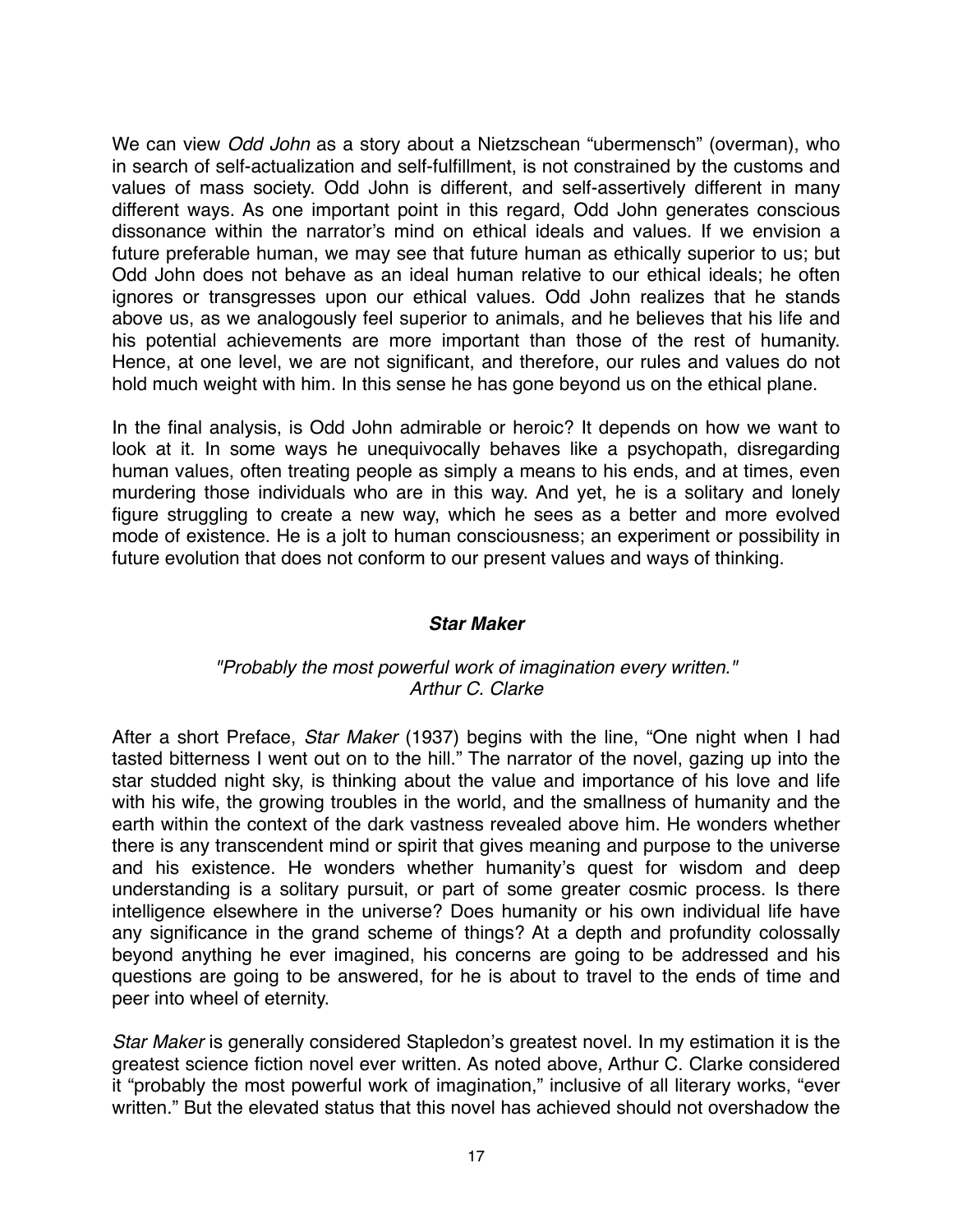immense imaginative power of *Last and First Men,* which in my mind runs a very close second to *Star Maker* among Stapledon's science fiction writings. Indeed, as I have already introduced, there are a number of commonalities in theme and purpose between *Star Maker* and *Last and First Men*. As with *Last and First Men*, the overarching scientific and narrative framework in *Star Maker* is cosmic evolution, now carried to even greater intellectual heights. Moreover, within this cosmic evolutionary framework the focus is on mental evolution, but now expanded to include intelligence and consciousness across the entire expanse of space and time within the universe. Further, as with *Last and First Men*, there is a unity or fusion of science fiction and futures studies achieved in *Star Maker*. The general sequential narrative, with ongoing philosophical analysis, on the possibilities and preferable directions of the future now encompasses the future of minds and societies across the universe. And since, as in *Last and First Men*, Stapledon pushes the boundaries of our present beliefs and values, he creates in *Star Maker* evolutionary myth; he expands and further articulates our holistic future consciousness and he pushes to new heights, in particular, the cosmic dimension of our future consciousness. All in all, he achieves transcendence. Finally, as with *Last and First Men*, Stapledon weaves in a tragic dimension and a deep sense of "beyond-ness, awe, and wonder" in *Star Maker* at the conclusion of the novel, although in this latter novel he goes one step further and attempts to convey some sense of an ultimate cosmic culmination and insight into the deepest mysteries of existence.

In explaining the nature of *Star Maker,* I would suggest that the book presents a grand theory of existence and ethics masquerading as a science fiction story. The grand theory is cosmic evolution, specifically applied to the spheres of mind and creativity. Not only does Stapledon explain the nature of the universe, inclusive of mind and consciousness, and the nature of the good in terms of cosmic evolution, he assimilates into this framework the nature of the Star Maker (the creator of the universe). The Star Maker is described as an evolutionary being.

As an illuminating contrast, Stapledon's cosmic evolutionary mindset can be compared to the seventeenth century philosopher, Baruch Spinoza. Spinoza attempted to articulate a philosophical theory of everything—of infinity with infinite attributes and modifications—subsuming God (God is infinity), and placing humanity within this context, viewing us, as he stated it, "through the eyes of eternity." Spinoza's architecture of exposition is a logical-deductive system of abstractions, implications, and conclusions, modeled on Euclid's geometry. It is a "timeless" scheme without any sense of progression or transformation.

Stapledon, on the other hand, reaches toward the infinite as well, but he sees the totality of everything through the "eyes of evolution," presenting the nature of existence as a progression and a narrative of sequential events. Although highly abstract and general in many ways, it is still much more particularized and concrete than Spinoza's treatise. Indeed, the vision and the story of reality is presented through the eyes and experience of a particular character, the narrator of the novel, although it should be added that the narrator undergoes a colossal expansion of consciousness as the story unfolds, encompassing and integrating a multiplicity of other minds and perspectives as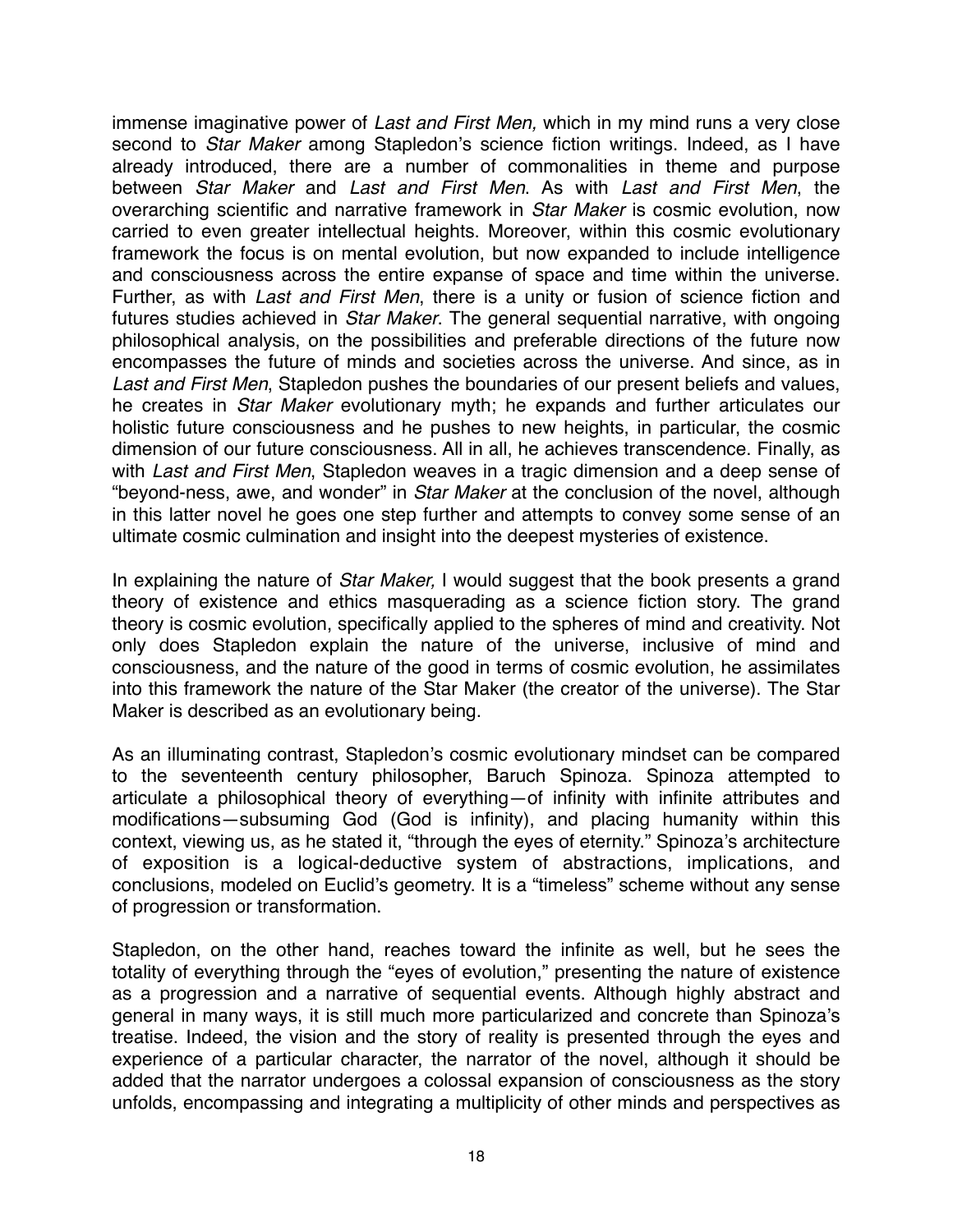he moves toward his cosmic epiphany. There is a past and an unfolding future in Stapledon's novel, conceptualized in dynamic evolutionary terms. Although it might seem paradoxical, even when Stapledon dives into eternity at the end of the novel, he gives it an evolutionary and transformative quality experienced from a personalized point of view.

To begin the saga of the universe and all of creation, we begin with an individual point of consciousness, localized in space and time. Our narrator, standing on a hill, looking up into the sky, and pondering the meaning of it all, desires to understand, and his mind reaches out toward the stars, hoping to penetrate the mystery of existence. This powerful impulse toward enlightenment seems to propel his mind and conscious point of view upward into the sky, and he sees the world below receding away from him. Somehow propelled by his own desire for understanding, his conscious mind ascends into outer space. How is this possible? Perhaps some cosmic power, aware of his mind reaching outward for illumination, has taken hold of him and propelled him upward into space? Whatever the cause, the conscious mind of our narrator begins to travel outward into space, deeper and deeper. He sees the earth from space as a beautiful and single living organism, tiny and fragile within the immensity of the surrounding darkness.

As he continues outward, the enormity of the cosmos and the potential futility of his individual search for understanding within the overpowering vastness of it all, depresses his spirits and he finds that his movement through space, as his spirits sink, comes to a standstill. He realizes that if he embraces the cosmic quest with faith, courage, and optimism, in the face of unfathomable uncertainty and mind-boggling immensity, he begins to move forward again.

In leaving the solar system behind him, he begins to search for other minds and other civilizations in the farther reaches of space. At first, he finds nothing. Aside from humanity, is the universe empty of consciousness and intelligence? Again, he becomes depressed, but then he does find another world with life, mind, and civilization. On approaching this new world (the "Other Earth"), he discovers "men" similar in many ways to earthly humans and enters the mind of one individual after another, attempting to establish communication. But the minds of these other men believe that they are going insane, experiencing this felt "other presence" within their consciousness, and do not comprehend what is happening. Finally, a mind on this "Other Earth" does comprehend and accept the narrator's consciousness and a resonance and mutual understanding begins to emerge between the two of them.

Our human narrator spends a number of subjective years on this "Other Earth," observing the culture and customs, while his mental connection with his alien host and partner continues to grow in intimacy and integration. This "Other Earth," although different from our earth in many ways, seems to have struggled through similar challenges to those of the earth as its form of civilization emerged out of barbaric and primordial conditions. Presently these "other men" seem to be facing a global crisis as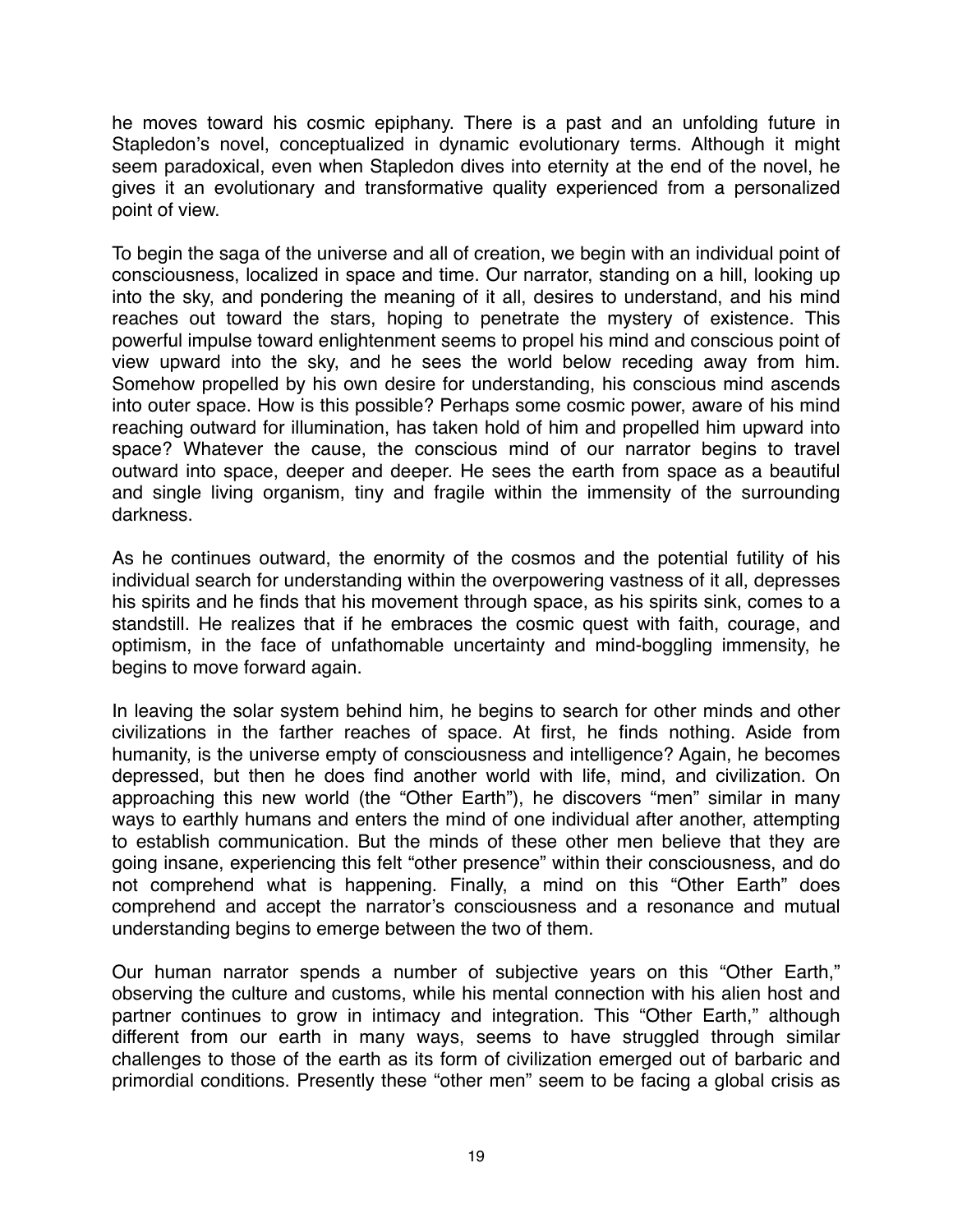severe and far-reaching as the global crisis the human narrator had just left on the planet Earth.

The biological, social, and philosophical features of these "other men" and their world are described in considerable detail, providing a first point (among many to come) of comparison between alien and human forms of intelligence. The other men have much more highly developed senses of taste and smell which impact their entire culture, mental framework, and values. Religion, for example, is highly commercialized and based on taste, and the different views of God within this alien world emphasize different possible tastes of God (Is God sour, sweet, or bitter?). As perhaps a parody on human religious conflicts, the aliens do battle over the truest and deepest taste of God. Moreover, tasting God has clear sexual overtones, a gustatory intimacy at a chemical level. The aliens have also developed radio, but not possessing music (their auditory sense is significantly undeveloped relative to humans), radio is used to communicate conscious experiences from one alien brain to another brain, the process technologically facilitated by skull caps which read brain waves. With clear intimations of virtual reality pornography, there is a great deal of vicarious sexual experience transmitted via the radio.

As the alien host mind explains, there have been recurrent ups and downs in the history of his species. As he states, some of his fellow species believe that, in spite of recurrent fluctuations, the best has yet to come; others believe, including him, that the best has already been achieved. The alien suggests that there is some fundamental flaw in "human nature" (referring to his own species), and that whenever progress is realized, there is a natural and inevitable reaction to oppose the advance and dive back into the abyss. The question is asked again: Is there some purpose behind this mayhem and chaos? Is there a Star Maker at work guiding things? Or is the only point to just savor the tang of existence, both good and bad, or sour and sweet?

The alien host mind decides to accompany the human narrator and journey beyond this "other earth" in search of other worlds possessing minds and developed civilizations. In bringing their conscious minds together into a single conscious entity moving through space, they have a number of significant insights. Although they remain at one level two distinctive personalities, a "third mind," transcending in power their dual minds, emerges that is the unity and integration of the two of them. The whole transcends the parts. Also, just as the human narrator discovered that when he lost faith, his power of mobility dissipated, they discover that if their individual minds are in conflict, their mobility also stagnates. A house divided against itself can not stand (or in this case move). They also realize that their capacity for journeying through the universe with their conscious minds is governed by the power of "psychic attraction." Their coupled moving conscious mind is drawn toward other worlds of intelligent beings that possess minds similar to their own. This power of psychic attraction explains why the human narrator was first drawn to the "Other Earth" and "other men," since this first discovered world and its intelligent species were very similar to the earth and its human inhabitants. This last insight leads to a further one: If these two journeying coupled minds bring other minds into their collective consciousness, adding further to their own psychological diversity, they should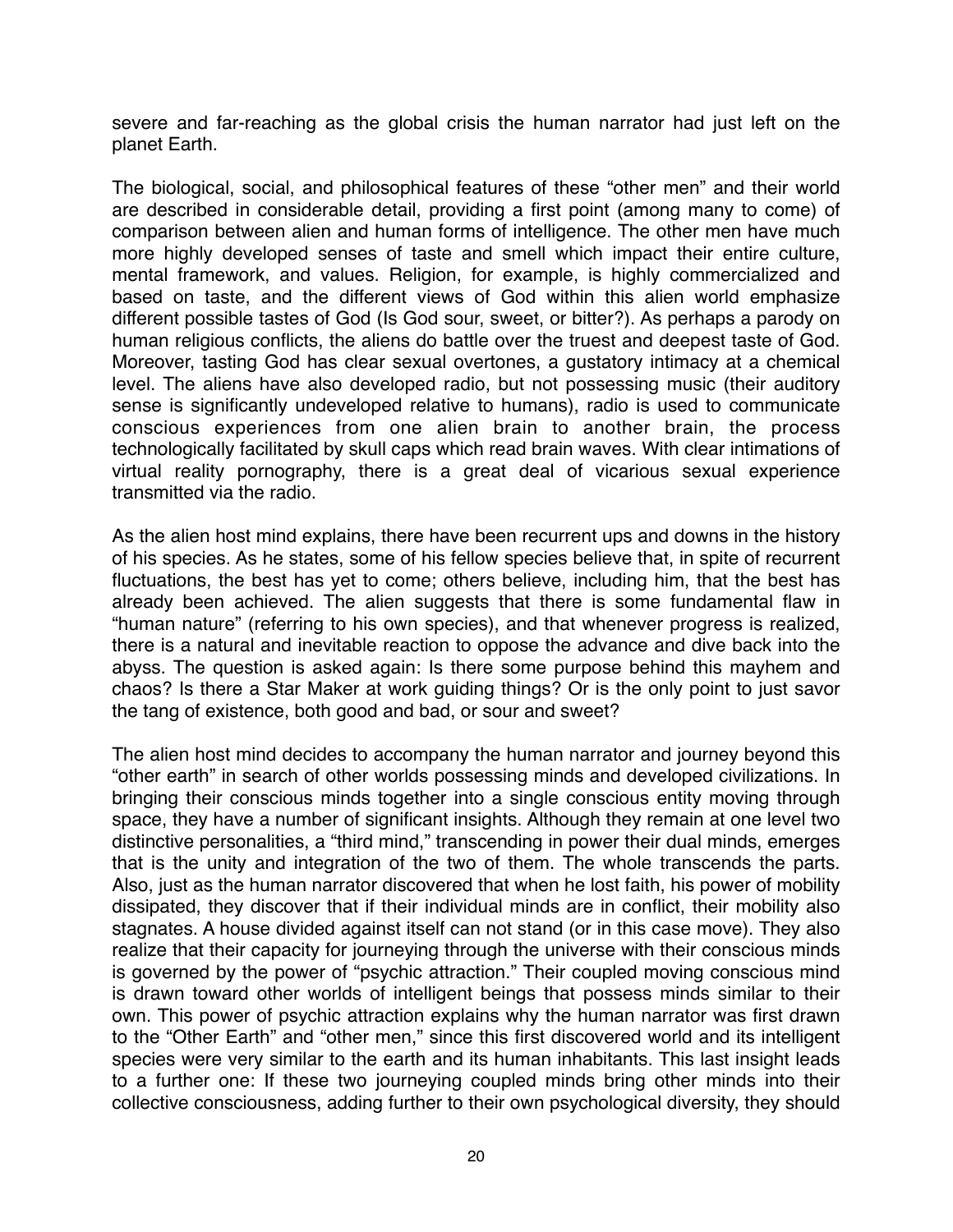be able to progressively tune into alien minds increasingly more different than their own minds. As a final flash of insight, the human narrator realizes that his mind can not only travel through space but through time as well, and that the "Other Earth" that he had just visited actually existed in a era of the distant past relative to his present time. All of these discoveries will become increasingly significant in the story as the journey unfolds.

Given these various "discoveries" pertaining to mind-melding and mind-journeying through the universe, before moving further on in the story, we can ask what Stapledon actually thought about such psychic capacities. At one level, the perspective of a conscious mind (or integrated mental collective) moving through space and time provides a literary device through which the story of the universe can be told. This traveling consciousness is analogous in function to the member of the "Last Men" who travels back in time and communicates the story of humanity's future. Moreover, especially in *Star Maker*, this imagined traveling perspective on the whole universe provides a personal anchor for the telling of the cosmic story. We vicariously experience the history of the universe through the eyes of a hypothetical individual, who feels, thinks, and reacts to the grand flow of events. The traveling narrator provides a personalized cosmic consciousness through which the saga of the universe can be experienced and described.

Yet did Stapledon actually believe that conscious minds, potentially at least in some distant, more evolved future, could travel across time and through space? Did he believe that minds could, again potentially in the future, establish telepathic contact with each other? Did he think that conscious minds could integrate and merge into higher forms of mentality and awareness? Almost all these powers are included in his speculations on the future evolution of humans in *Last and First Men*, and in *Star Maker*, all these mental abilities are taken to greater colossal heights of evolutionary development.

As mentioned on previous occasions, "psychic abilities," such as those identified above, have not been seen as plausible within the scientific establishment, and yet science fiction writers, such as "Doc Smith," Edgar Rice Burroughs, John Campbell, and many others, have postulated such powers in their science fiction stories. Stapledon (as well as "Doc" Smith) suggests in *Last and First Men* that such various psychic capacities could be realized through technological advancements; there may not be anything "supernatural" at work in telepathy or telekinesis. In fact, we get the strong impression that Stapledon, at some deep level, rejects the notion of the supernatural. Even the Star Maker is integrated (within the limits of human comprehensibility) into a naturalistic vision of existence. Although Stapledon repeatedly uses the word "spiritual" he makes a point of stating that he doesn't define the concept the same way as traditional religion. All in all, for Stapledon, "psychic" abilities may arise in the future with naturalistic and scientifically explicable causes for their emergence.

Again picking up the storyline, after the human and alien minds have coupled together on their cosmic journey, and achieved the various insights identified above, what follows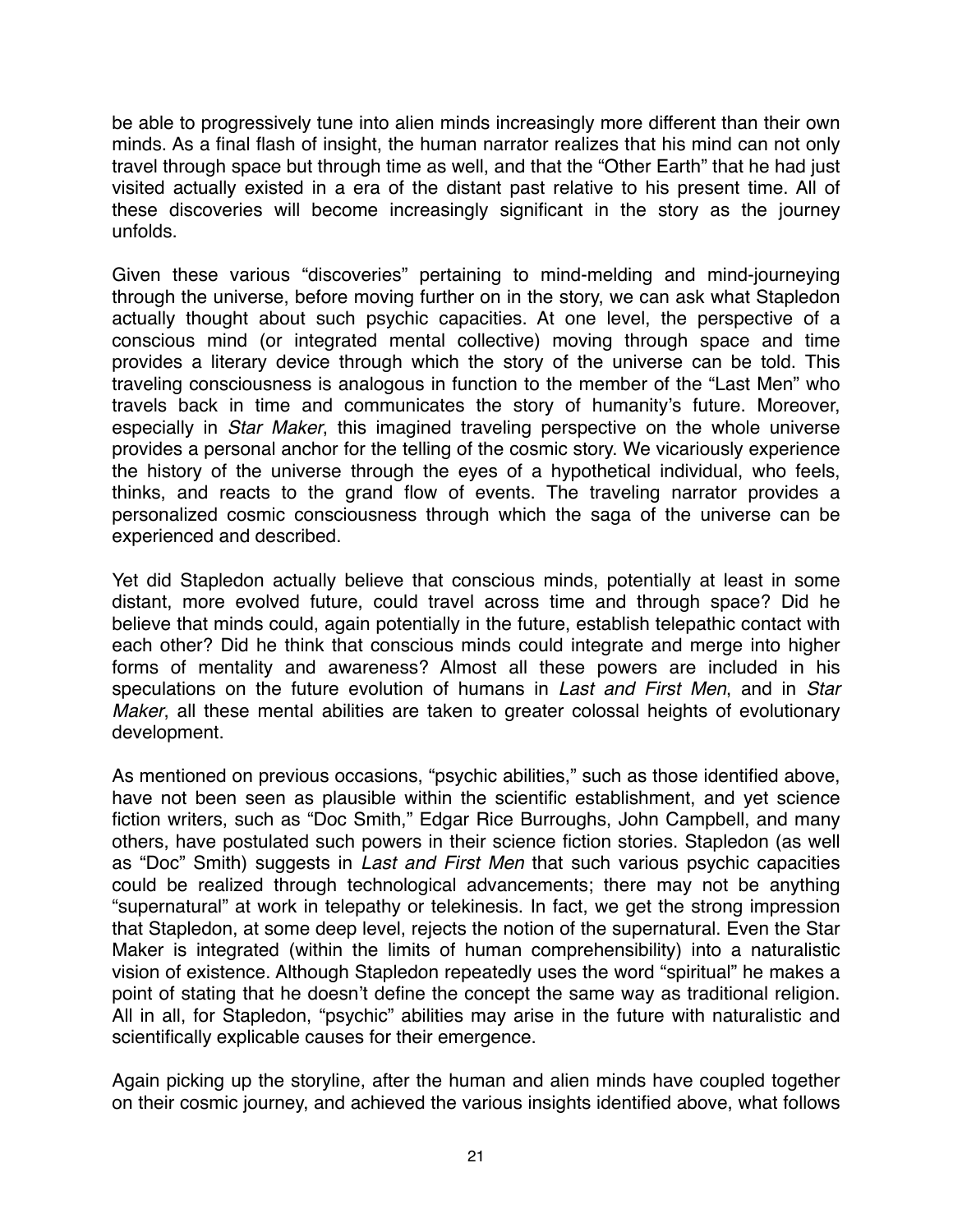next in the narration can best be described as a "Matryoshka" ascension of increasingly larger concentric scales of space and time, steadily accelerating in pace of discovery and revelation. Discoveries progressively extend outward to new and stranger intelligent species and alien worlds; the temporal chronicle and spatial territory continues to expand in scope, as minds and civilizations integrate into larger and larger collectives, moving from solar systems, to galaxies, and eventually to the universe as a whole; time moves forward millions and then billions of years into the future; technologies eventually expand to galactic levels; biological life and intelligence integrates with stellar and nebulae minds; and then we jump up a cosmic level to eternity, the Star Maker, and the infinitude of universes. Stapledon, in this journey of exploring minds, just keeps progressively expanding, faster and faster, the sphere of cosmic consciousness, in an ever-enlarging series of Matryoshka shells of space, time, and mind.

This form of narrative development in *Star Maker* is similar to the narrative structure in *Last and First Men*. Both novels start off at a more detailed, finer grain level of analysis and a slower pace, and then both progressively accelerate in scope and expansiveness of imagination, eventually each culminating in an asymptotic evolutionary development —the eighteenth men and the Star Maker respectively—at which point, Stapledon delves into considerable detail describing these pinnacles of astounding, wondrous, and awe inspiring realities. As a basic narrative thrust, both novels exhibit positively accelerated curves of imagination.

Traveling through space and time, the human and alien minds, at first discover a diversity of worlds that are similar to their own respective home planets. As they journey, other minds decide to join them, adding to their conscious power and experiential flexibility. This growing group mind discovers that most intelligent species fail at passing through their "spiritual crisis." Described as two connected fundamental struggles, pervasive across the universe of civilizations, the spiritual crisis involves both realizing a true sense of community among the members of a species and being able to achieve as a community the "right attitude" toward the cosmos as a whole. Can we work together and can we attune to the big picture of things? Most worlds fail at realizing these states of collective consciousness. Most worlds, on the second challenge, fail due to their excessively parochial (species-centric) attitudes toward the universe.

Concurrent with this new wave of discoveries, the travelers also realize that they are not the only group of integrated, disembodied minds moving outward into space and time exploring and searching the heavens. To quote from the book,

*"In time it became clear that we, individual inhabitants of a host of other worlds, were playing a small part in one of the great movements by which the cosmos was seeking to know itself, and even see beyond itself."*

There are many groups of minds searching for the meaning and purpose of the universe, as well as evidence or indications of a Star Maker.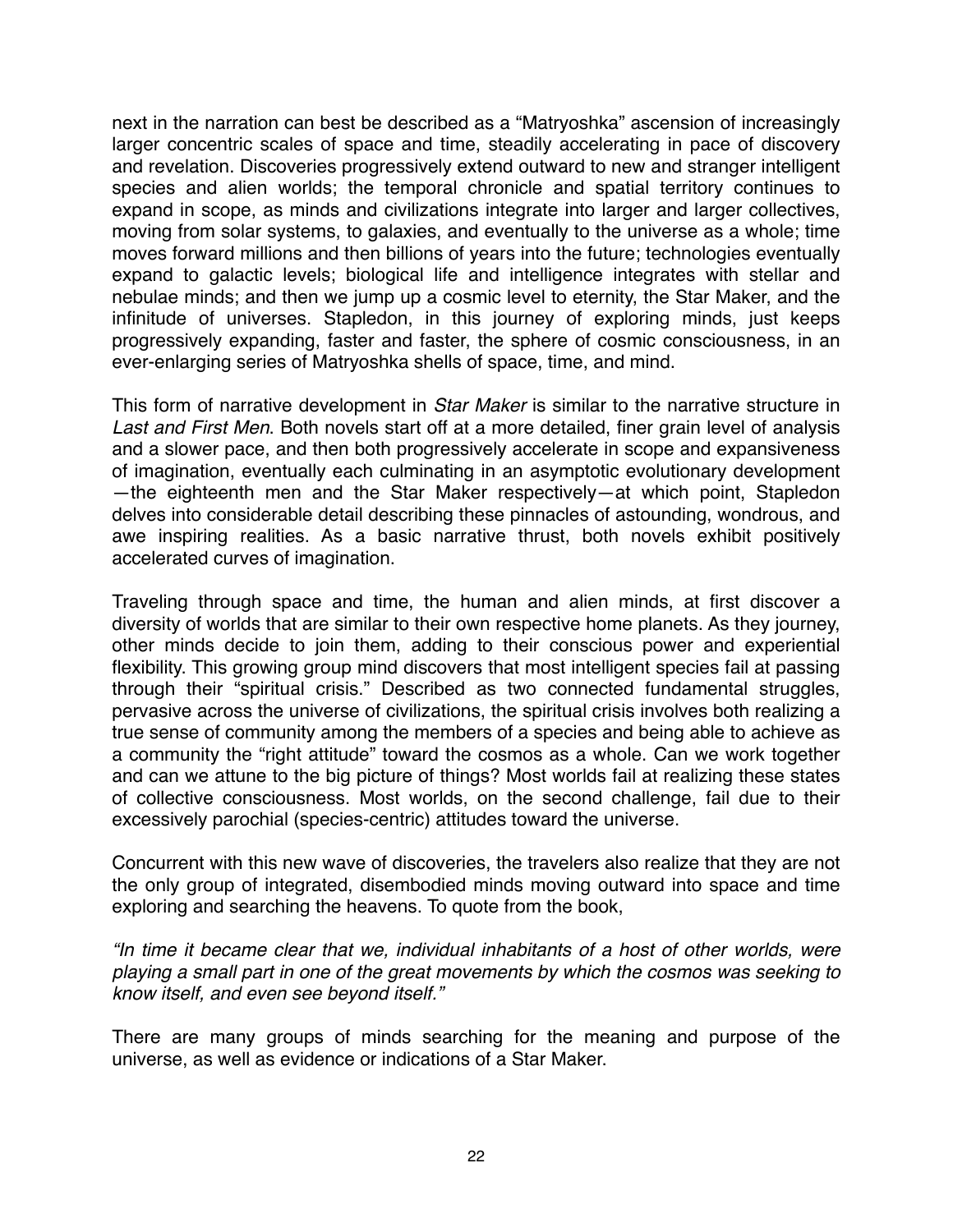Hence, what is revealed at this juncture in the story is that there are two parallel forms of cosmic evolution going on in the universe. On one hand, conscious minds and civilizations are emerging on individual planetary systems, struggling to realize increasing levels of psychological, social, and technological advancement. Some of these localized intelligent systems eventually will extend outward across surrounding solar systems and galaxies. But second, there are interstellar and mobile mental collectives forming, which are growing in richness and conscious scope and range of exploration, searching out the universe and drawing in increasingly diverse minds. These two lines will converge in the distant future.

As discovered worlds become stranger and stranger, Stapledon excels in inventiveness at a cosmic level. Reminiscent of Flammarion's speculations on alien life, Stapledon creates a rich and diverse cosmic zoology of intelligent biological forms and different types of alien societies, that rivals, if not exceeds, anything put forth in science fiction pulp magazines.

The traveling group-mind encounters, for example, the "human echinoderms" who are shaped like starfish, and reproduce communally, where every member of the species is a parent for all its offspring. The echinoderms consequently, with this intimate personal connection among all its individual members with the whole, have an amazingly welldeveloped communal consciousness. Indeed, as the reverse of religions that emerged out of individualistic species, the echinoderms worship individuality, rather than togetherness, as the supreme conscious achievement. As was the case in *Last and First Men*, Stapledon, in the *Star Maker*, grapples with the theme of balancing communal and individual consciousness as essential qualities in any advanced society and form of intelligence. This issue is repeatedly examined in the context of different forms of alien life and society.

The travelers also discover the "Nautiloids," who are aquatic beings, and some of whom evolve into giant living sailing ships. The Nautiloids, though, in their biological evolutionary specialization, develop into different castes. One group, in becoming servants for the giant ships, is relegated to an inferior and dissatisfying social status, thus creating an unstable society, permeated with social injustice, and repeatedly collapsing and rising again.

One of the most significant forms of intelligent life are the "Symbiotics," a coupling of two distinctive species, the "ichthyoids" (fish-like) and the "arachnoids" (crab-like). In their early stages of evolution they were in competition over dominance in their world, and after almost destroying each other due to their great differences in form and temperament, they eventually achieve a highly interdependent partnership and division of labor. This inter-species partnership evolves to become so intimate that the closest life companion for each individual life form is not a member of their own species, but a member of the other species. The symbiotics worship a symbiotic God, of interdependent and harmonious personae, rather than a single God. Providing a provocative metaphor for the ideal community of diverse individuals, the Symbiotics are complementary and integrated pairs, the "ichthyoids" being artistic and mystical,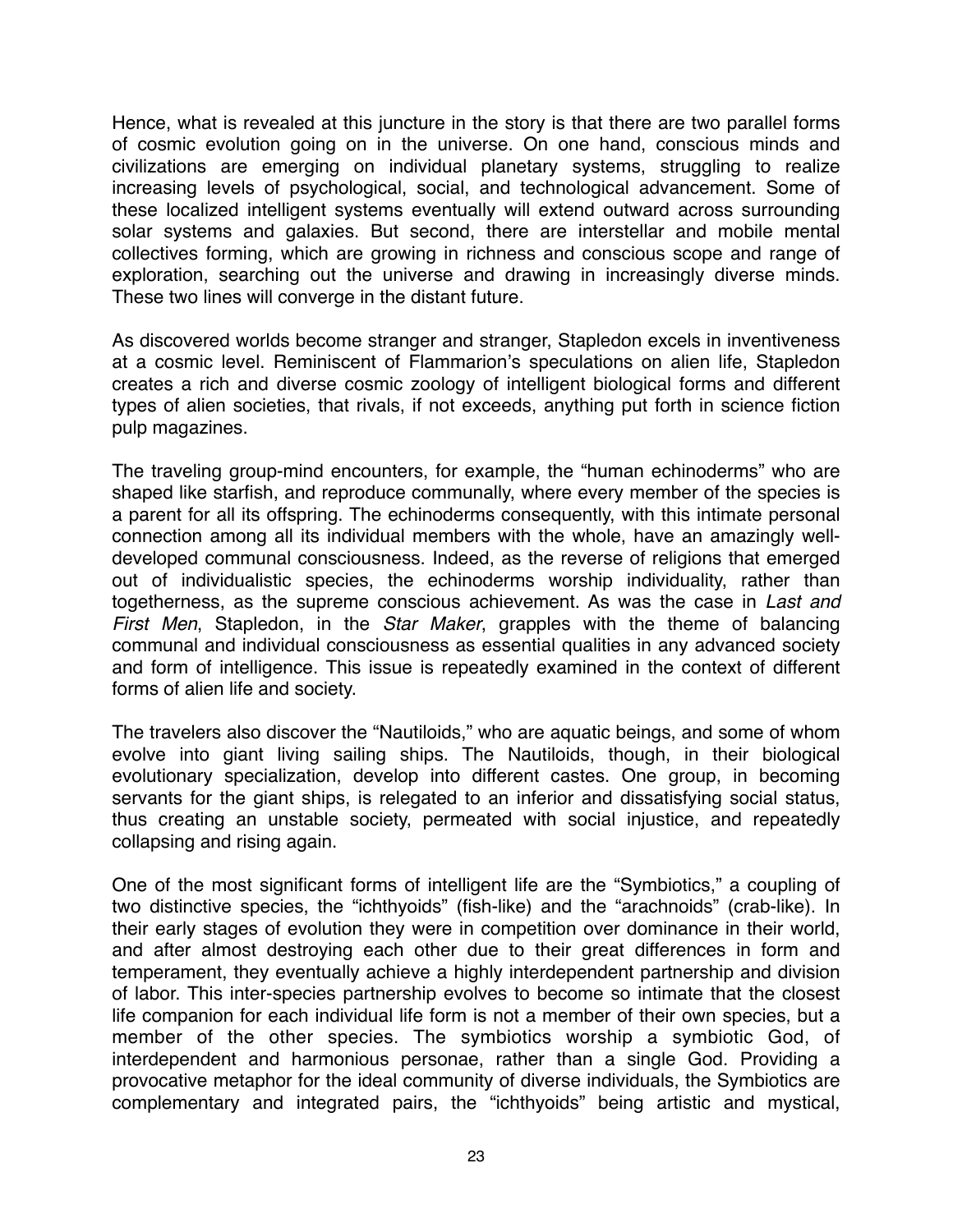whereas the "arachnoids" are dexterous and practical. The Symbiotics will eventually play a very significant role in the evolution of a galactic society.

Another variety of intelligent life forms are the "composite beings," where it is only the group that has a clearly defined mind and personality. The individual bodies of the group have a much lower level of consciousness. Among those life forms most frequently forming into composite beings, found on diverse planets, are "bird-clouds" and insectlike creatures. For the "bird-clouds" conscious integration of its members is achieved through radio resonance among individual bodies. But since the bird-clouds do not form a contiguous connected body of flesh, the individualized group mind is very tenuous, and when two clouds make physical contact, their individualized members can disconnect from each other, generating confused and amorphous states of individualized consciousness. Yet, the insect-like group minds, in particular, achieve a level of relative immortality, since even if individual bodies within the group die and are replaced, the integrated whole persists with a continuity of consciousness.

One of the strangest and most fascinating types of intelligent species, which also populate a number of different worlds, are the "Plant Men." On such worlds, the animal and plant biological lines did not separate, and the dominate intelligent species on such planets is both plant and animal. During the day, the members are more vegetable-like, unfolding their leafage and basking in the light of their sun, while at night the species becomes more animal like, moving about and creating technologies and industries. The animal side of them is active, assertive, and inquisitive, whereas the plant side is passive, contemplative, and acquiescent. The plant side is especially interesting, who are described as realizing a deep resonance and fusion with God or the cosmic whole, in a sort of ecstatic sexual trance state and photosynthetic rapture. Yet, such species, with this deep duality of function within themselves, repeatedly through history swing between opposite dispositions. If the animal side dominates, the species becomes too mechanical and soulless; if the plant side dominates, the species loses touch with the necessities of life and may die due to neglect of its immediate environmental challenges. A meditative mindset and way of life, even if in tune with the cosmic whole, is not sufficient to achieve evolutionary success and continuance.

In coming into conscious connection with these different worlds and intelligent species, as well as many others, the travelers discover that different worlds have diverse and distinctive views on the nature and possibility of God or a Star Maker. Yet, the more they travel across space and time, the more they find themselves in a deep existential quagmire. From the point of view of logic, reason, and science it increasingly becomes more evident that a Star Maker is not needed to explain the universe; yet, equally, there is a growing intuitive sense that some kind of ubiquitous psychic presence is at work in the cosmos, and that the expanse and depth of existence is far greater and bigger than the observable universe. Among the members of the group, various identities of the Star Maker are entertained and debated: Power, reason, love, or creativity, are considered as some possibilities forming the essence of the Star Maker, but each of these ultimate identities seems to fall short.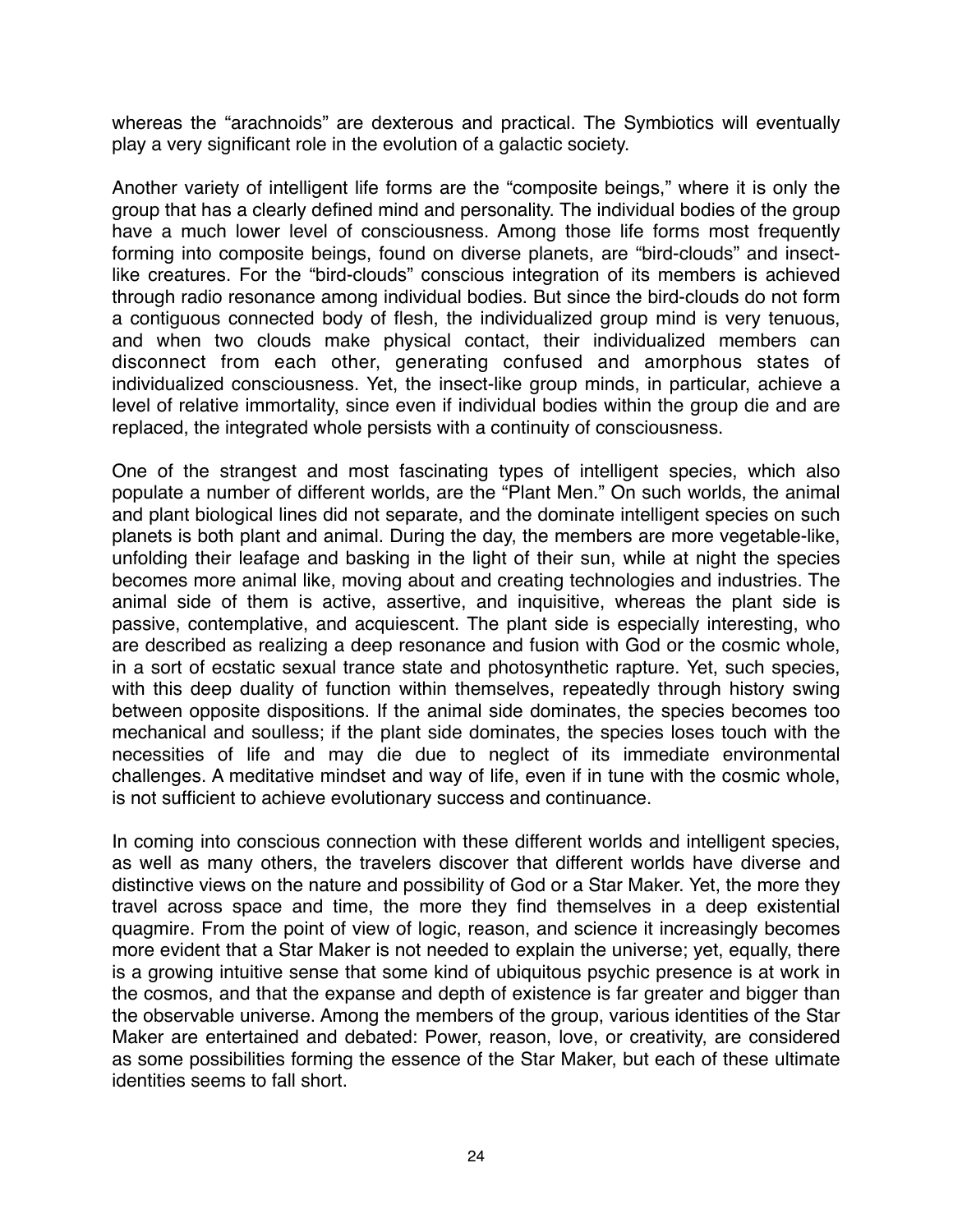As the explorers move further forward in time, they grow in numbers, bringing into their fold more conscious minds from diverse worlds. In line with Stapledon's ideal conception of an harmonious group of distinctive personal identities, the travelers experience themselves as both a "We" and an "I," a diversity of distinctive conscious minds co-existing with an integrated single group mind. This dual state of individuality and community, of plurality and singularity, will be the ultimate form that intelligence achieves across the entire universe in the far distant future.

Also, as they move progressively forward in time, into farther reaches of the future, more utopian worlds awaken and arise in the galaxy. Although most intelligent worlds fail at making the transition through their spiritual crisis, the number that do achieve success keeps accumulating. Such utopian worlds view themselves as having reached a level of collective sanity and organized will, and see their pre-utopian existence as suffering from a generalized state of mental disease or insanity. In the bulk of cases, once the crisis is passed, the society engages in a pervasive social restructuring, emerging with both "communist" and "democratic" features.

Many of these more advanced worlds develop space flight and interstellar travel capabilities; many engage in purposeful biological evolution (eugenics); and many evolve telepathy across both space and time. In moving forward in time, our galaxy increasingly becomes a vast expanse of solar systems and planets teeming with intelligent and highly advanced forms of life and societies.

It is in the midst of this part of the saga as civilizations emerge throughout the galaxy, that a single paragraph is included describing the rise and fall of humanity. The story of the *Last and First Men*, cosmically speaking, is a tiny piece within the story of the galaxy. It is not clear if any of humanity's spores takes root on any other world.

As the proliferation of utopias continues, a new and more monumental level of crisis and strife emerges in tandem. As worlds develop interstellar space flight, coalitions and empires of star systems begin to form. And among some of these interstellar collectives, as described in *Star Maker*, a new form of insanity emerges. With a deep collective sense of mission and purpose, some empires become self-righteously convinced of the supremacy of their own values and beliefs, unable and unwilling to see the validity and worth of other system perspectives on reality. These "perverted" empires set out to convert all other worlds to their "true religion," and in the process either subjugate or destroy numerous other advanced societies. Interstellar "imperialism" spreads across the galaxy, and great wars and conflicts take place between competing empires, repeatedly threatening the collective evolutionary achievements within the galaxy.

At this point in the cosmic narrative, the Symbiotic worlds come back into the picture. Existing in regions of space just outside the main arms of the galaxy, the Symbiotics have been able to maintain a level of isolation separated from the general flow of events going on within the galaxy. Isolated away, though continually monitoring happenings in the galaxy, the Symbiotics have developed an amazing interstellar civilization. Roughly ten billion years in the future, they have constructed thousands upon thousands of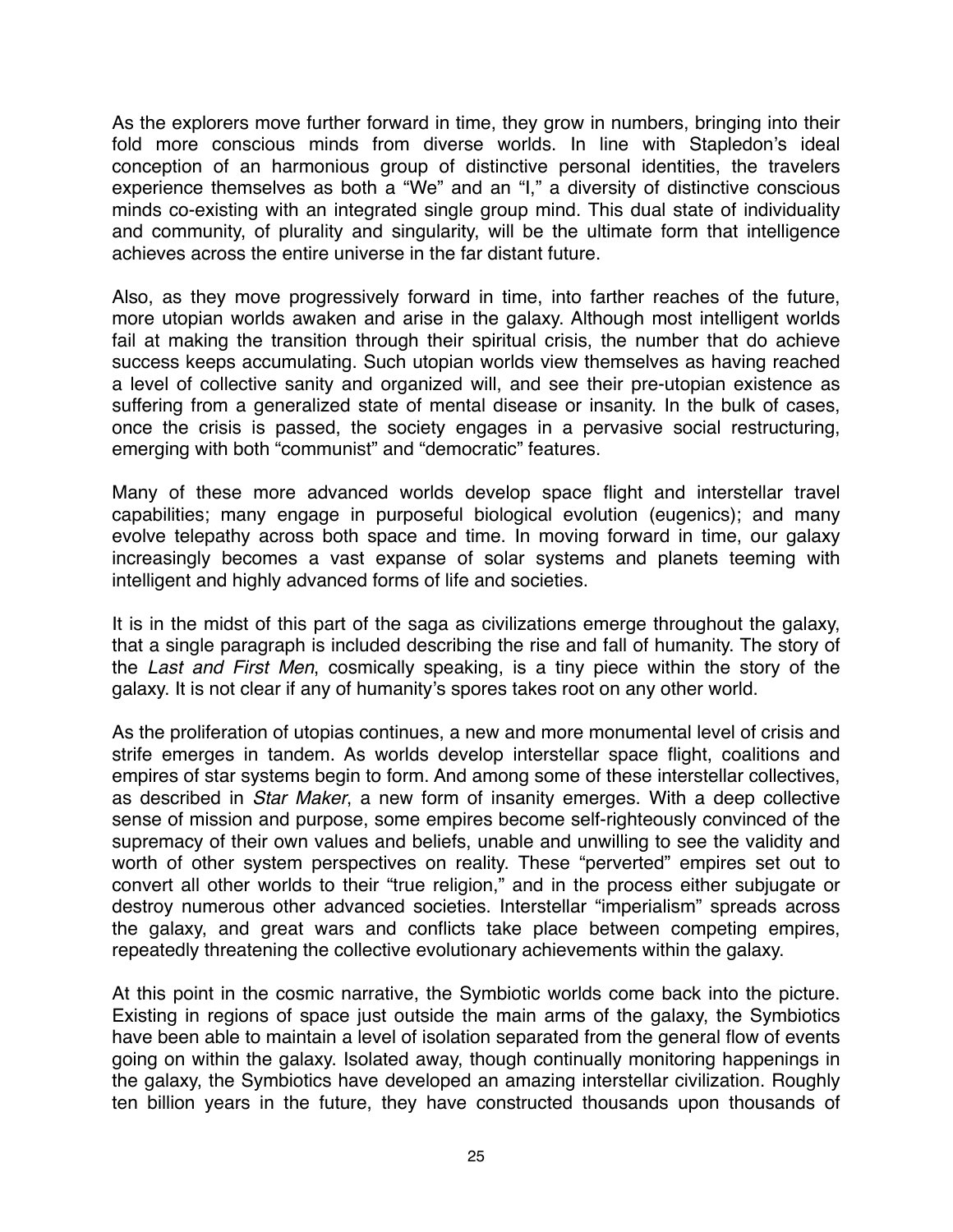habitable artificial worlds of all sizes. They have created huge systems of concentric shells and girded worlds around various suns. (Stapledon's anticipation of "Dyson Spheres.") Because they have aquatic members in their population, they have constructed "goldfish bowl" worlds, that are giant globes of water appropriately positioned relative to stars. As their telepathic abilities grow, they create entire worlds possessing single collective minds. All told, they evolve into an interstellar network of machinery, super-structures, and life systems realizing a unified consciousness and sub-galactic integrated mentality.

After contemplatively observing worlds within the galaxy suffer and on a number of occasions getting totally destroyed by fanatical imperialist coalitions, the Symbiotics intervene and with their immense telepathic abilities, empowered by their integrated collective consciousness, they mentally undermine the madness of the imperialist groups. The empires come unglued and fall apart—the integrated fanaticism becoming fragmented into a myriad doubtful individual minds—some worlds even falling into a suicidal plunge. And it is out of this rupture and destruction of regional fanaticisms, that finally, approximately thirty to thirty-five billion years in the future, a Galactic utopia and galactic mind emerge.

Thus, in this vastly distant future, our galaxy becomes united. And three main directions emerge within this galactic civilization: There is an ongoing harmonizing and further diversifying of worlds, with new worlds being progressively incorporated into the whole; there is an ever-evolving telepathic outreach and connection with other galaxies and respective forms of intelligence within these additional spiral universes; and there is growing self-awareness and yet detachment, as the galactic mind reaches outward toward a higher plane of existence and a more encompassing perspective on reality. Hence, the search for the Star Maker, now at a galactic level, goes on. In its great complexity and immense level of intelligence, and its technologically entwined, gargantuan network of worlds, the galactic mind recognizes its minuscule nature within the total expanse of the universe. As expressed through the mentality of this distant and enlightened time, "When the cosmos wakes, if ever she does, she will find herself not the single beloved of her maker, but merely a little bubble adrift on the boundless and bottomless ocean of being."

The galactic mind also realizes that with the ongoing expansion of the universe and the continual burning and exhaustion of stars, that relatively speaking, little time remains to fulfill the promise of the universe—to realize a cosmic mind encompassing the entirety of the universe. Only ten to twenty billion years remain before the universe begins to slide into its inexorable death and dissipation.

Through immense telepathic powers the galactic mind has discovered other galactic minds and gained a trans-galactic perspective on the universe. Many other galaxies have struggled with achieving a mental and intellectual unity, and as in our galaxy, there have been wars and conflicts, and the pervasive oscillatory pattern of growth and evolution, and decay and destruction. But some other galaxies have achieved galactic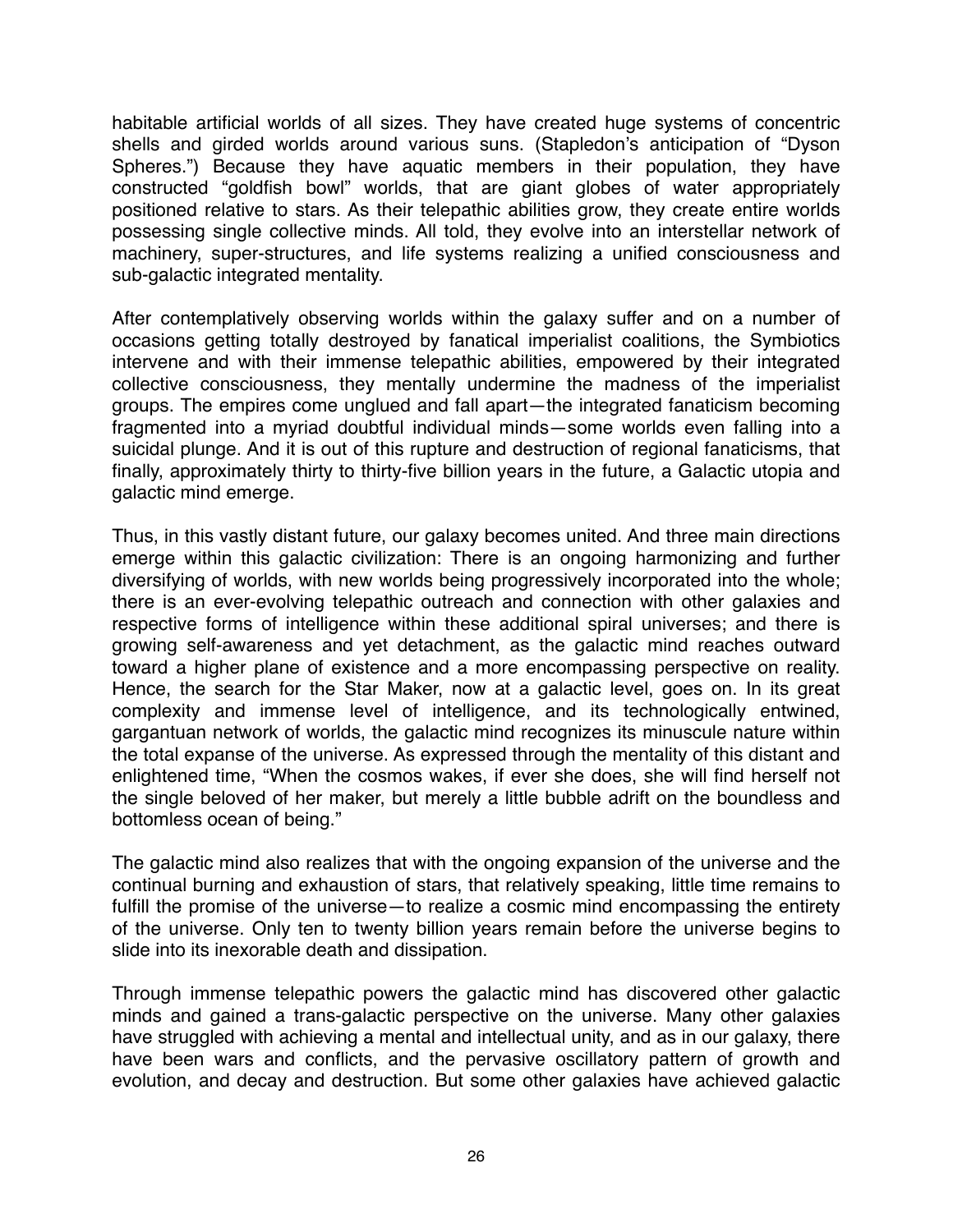utopias, indeed some achieved this level of evolution before us, and have been watching our galaxy as it progressed toward unification.

It is at this point in the narrative that we arrive at a section titled "Disaster in Our Galaxy." In order to go beyond simple telepathic contact among galaxies, our galaxy decides to send a group of planets powered by a sun across the inter-galactic void and achieve direct physical contact with another galaxy and its intelligent beings and its galactic mind. But when the entourage is sent outward from our galaxy the star explodes for no apparent reason, destroying the accompanying planets and all of the inhabitants. After additional unsuccessful attempts are made to journey outside of our galaxy, stars within the galaxy for no apparent reason also begin to explode. And the galactic mind, with its colossal level of scientific understanding of reality, is unable to explain this wave of chaos within our galaxy. The number of stellar eruptions become so frequent that the galactic mind begins to fall apart, as the galactic civilization crumbles amidst this stellar holocaust. After the surge forward in evolution that created the galactic mind, another wave of destruction and death seems to have come about in the great flow of events, now on a colossal galactic scale, ripping apart what had been achieved. History oscillates; order and chaos swing back and forth in the ongoing evolution of civilization and the mind.

What is eventually realized among the minds of the galaxy, counter-intuitive to the inherent biases of biological life, is that the stars are alive and possess intellects and consciousness. The stars, having been forcefully moved about by the "vermin" (that is biological life forms) that occupy the planets, decide to rid the galaxy of these minuscule pests, even if it means detonating a number of their own bodies.

Planetary biologically-based consciousness, after numerous failures and struggles, eventually makes contact with the minds of the stars, and learns of their view of reality and how they see themselves within the grand scheme of things. The stars, as they communicate and explain to planetary life, possess self-consciousness; a perceptuallike awareness of their surroundings; a sense of volitional behavior; and a social awareness of other stars. The stars also possess a sense of beauty and cosmic ecstasy. Although from the biological point of view, the stars seem to behave in accordance with mechanical unconscious laws, the stars feel that they initiate and guide voluntarily their own behavior and motions. The stars aspire toward on interstellar social order and possess a sense of love for each other and the whole, and the older stars guide the younger stars in their development. As the stars explain, they possess two main motives in their behavior: To perfectly execute their part in the communal dance of stars and to realize insight into the cosmos as a whole. When planet-based biological life begin to control and move the stars about, the stars found this abhorrent to their own will and sense of beauty and harmony. At no time did it dawn on the stars that the planets might possess some type of higher intelligence; biological and planetary life from their point of view was nothing but primitive "vermin."

Of course, this mutual lack of understanding and resonance between stars and planets (or star-consciousness and planet-consciousness) described in the narrative is meant to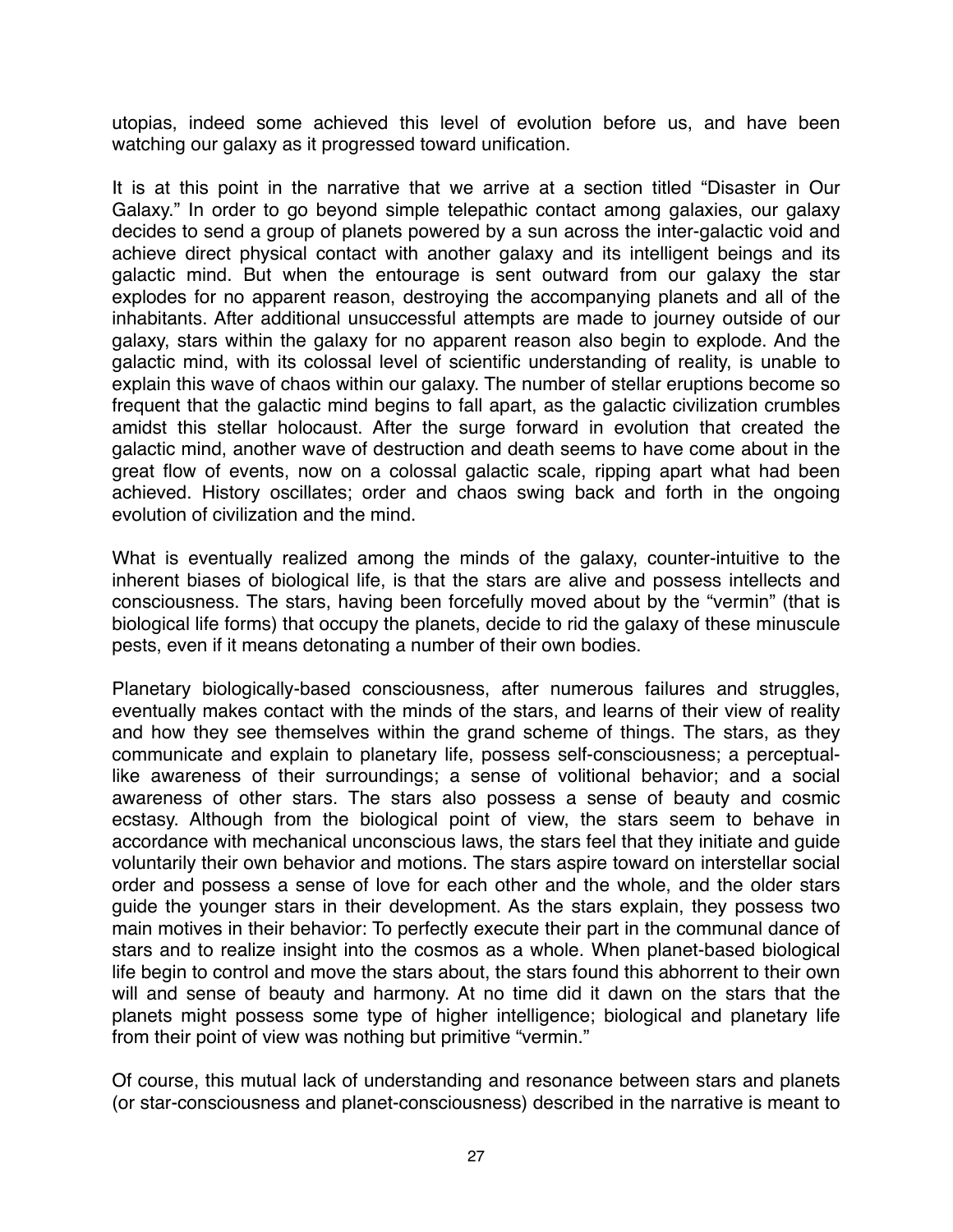illustrate that the inherent biases of a form of mentality, based on its peculiar and distinctive physical embodiment, may prevent one type of intelligence from recognizing a very different type of consciousness and intelligence existing right "in front of their nose." This episode of galactic catastrophe is also intended to illustrate that no matter how evolved and advanced an intelligence may become, presumably cognizant of all the contingencies and possibilities of reality, there may still be the proverbial "fly in the ointment" that has gone unnoticed and that may totally upset the edifice of evolution. Nothing is ever finally and completely safe and secure.

Once the stars and planets in our galaxy achieve a mutual understanding and realize that they are both on similar cosmic quests—to attune into the big picture of it all—they come together into a galactic mental unity, and finally, a true, all-encompassing galactic mind is realized. But the disaster within our galaxy took eons to resolve itself and many planetary systems within our galaxy have been destroyed; time is running shorter and shorter in which to realize the next step in cosmic evolution. Great resources have been squandered; many opportunities have been wasted. Moreover many galactic minds and civilizations in other galaxies have passed their apex of evolution, and are already sliding downward into increasing disorder and oblivion. Is there enough time left to achieve a cosmic mind? Is there enough time and mental power still available to contact the Star Maker?

It is at this point in the saga that the separation disappears between the galactic explorers with their disembodied collective mind (who have been the narrators of the story) and the integrative mind of the galaxy. Somewhere deeply embedded in this unity of galactic consciousness still exists the human traveler who first began the journey chronicled in the book, but now he has become one with the mind of the galaxy.

As diverse galaxies across the immensities of space begin to unite into a cosmic mind, the capacity of this universal mind to move through space and time grows, and its ability to appreciate and apprehend stranger and stranger forms of mentality also increases. In this regard, another great discovery is made. Just as the stars possess consciousness, the emerging cosmic mind, in traveling back towards the beginnings of the universe, discovers that the formative nebulae out of which stars were born possessed the earliest manifestation of consciousness. These early nebulae, amorphous in form, originally merged together into a continuous sphere of diffuse gases and particles, and possessed a correspondingly ill-defined sense of identity and awareness. Yet, in order to realize a cosmic consciousness, truly embracing all of space and time within the universe, the consciousness of these nebulae are assimilated into the cosmic mind of the far distant future. Past and future are drawn together. The time in the narrative is approaching fifty billion years in the future.

The cosmic mind within this far distant future feels like an "adolescent in an old body." The time of the great diversity and profusion of forms of biological life within our galaxy, as well as in other galaxies, has passed. Life is redesigned to better fit within a universe of that is old and dying. The great age of bright, illuminate stars is also over. New biological forms resembling insects, worms, and extensive two dimensional curved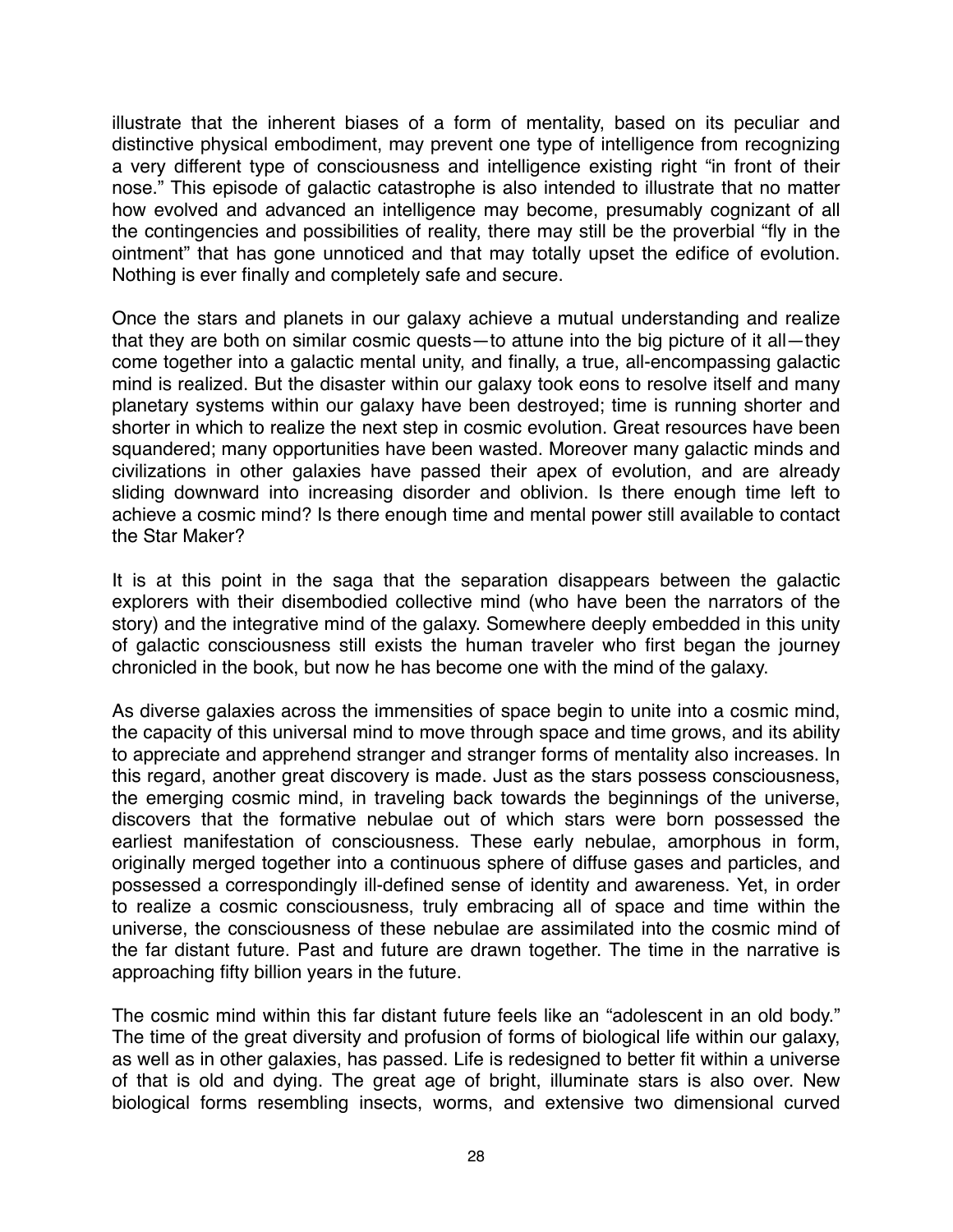surfaces populate the inner spheres of artificial solar structures surrounding the burning cinders of old stars. Such physical forms support the mind of the cosmos.

As the apex of trans-galactic awareness and the integrated intelligence of the universe comes closer and closer to its climatic culmination, and available energy to support this vast mental system further and further drains away, the mind of the universe feels itself being drawn, with growing fear and dread, toward something that is both absolutely transcendent to itself, and yet more deeply and truly itself than anything else. It is both a final and complete self-awakening and a conscious jump to the next level of existence above the totality of the universe. As Stapledon writes, "As the spirit wakens, it craves more and more to regard all existence not merely with a creature's eyes, but in the more universal view, as though through the eyes of the creator." In one sense, this is Spinoza's vision of seeing oneself through the "eyes of eternity," but recast as an evolutionary accomplishment realized at the end of time. This ultimate conscious awakening, as it is described, also represents a theory of transcendence in which what exists at the infinite horizon ("beyond the hill") is somehow paradoxically what is at the innermost core of our existence.

In a time roughly fifty billion years in the future, the "Supreme Moment of the Cosmos" is realized. The mind of the universe experiences (contacts) the Star Maker, the creator behind it all, and although the cosmic mind has ascended in its evolution to incredible heights of intelligence, this evolutionary mind of the entirety of the universe feels totally overpowered and "appalled," and in complete awe in the face of the Star Maker. The Star Maker reveals itself to the mind of the universe in two modes: "As the spirit's particular creative mode that had given rise to me, the cosmos; and also, most dreadfully, as something incomparably greater than creativity, namely as the eternally achieved perfection of the absolute spirit." Through the Star Maker, the cosmic mind sees the dissipation and death of itself in its own future, as well as the end of the universe.

Although the cosmic narrator of this bedazzling experience repeatedly states that words and finite concepts totally fail at describing the nature of this vision of creation and the Star Maker, the narrator struggles to convey some sense of what is apprehended within this "Supreme Moment." Although the Star Maker is the Creator, this "absolute spirit" seems without love for the multitudinous creatures manifested within its creation; the Star Maker seems more like an artist attempting to achieve some incomprehensible level of beauty to be beheld and contemplated.

But then, after this overwhelming encounter with the Star Maker, in a final flash of even deeper revelation, the cosmic mind experiences the creative life of the Star Maker. The Star Maker is an awakening spirit, itself in a type of ongoing evolution, and our universe is just one in a multitudinous array and series of different universes created by the Star Maker. Again the narrator conveys the unfathomable nature of what is being described, and in fact, at this point, suggests that what is about to be explained is best seen as a "myth" or a parable, not to be taken as literally true.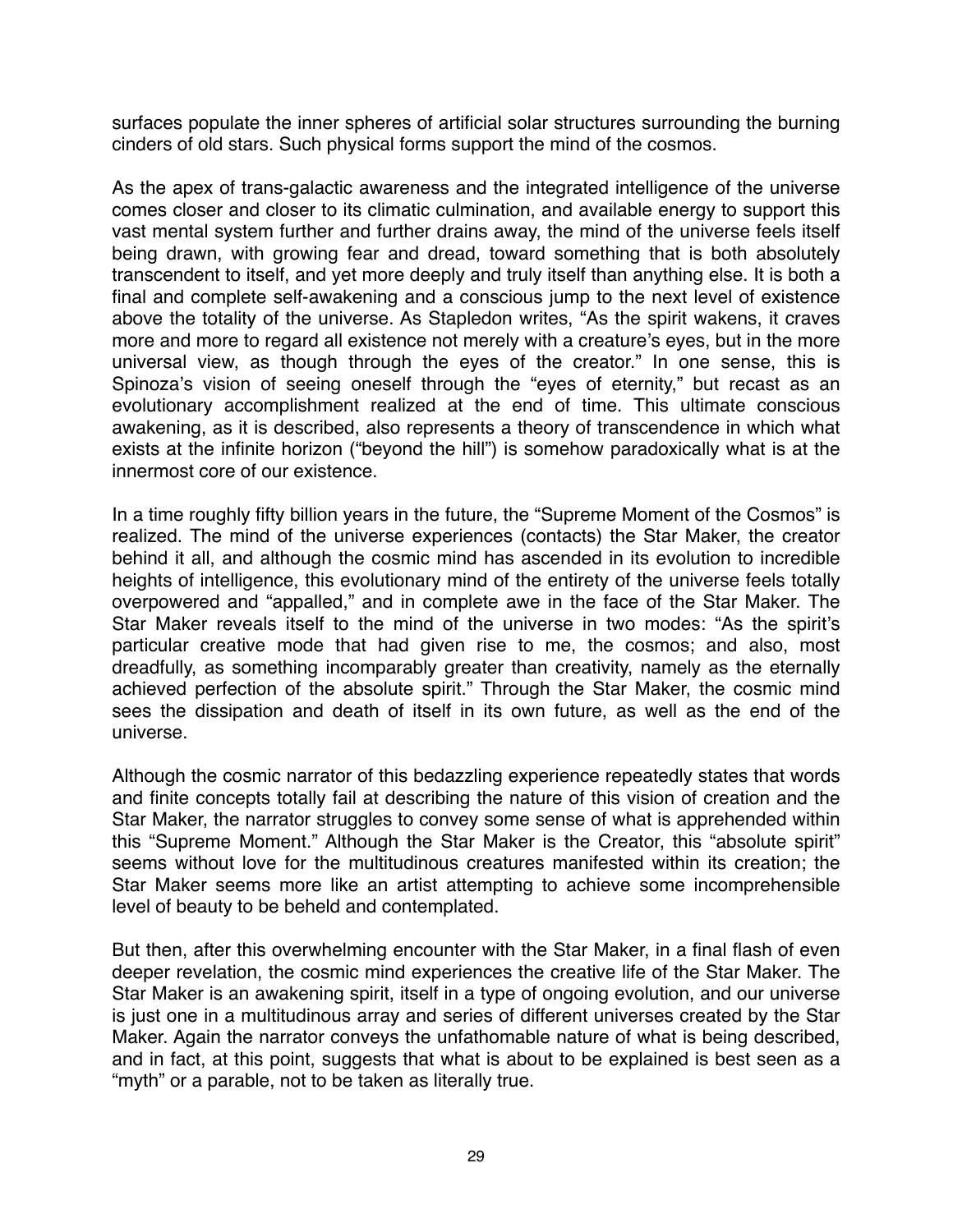In its "beginning" the Star Maker reveals itself as blind creativity without any purpose behind its creations. The "first" created universes were very simple, without space or time, but as the Star Maker experimented with different possibilities, increasing complexity emerged in successive universes, and the Star Maker began to realize a greater lucidity of consciousness and clarity of purpose within its creations. Many universes were forms and variations of music. Many were intentionally chaotic. Different forms of time were experimented with in different universes. Sometimes the Star Maker created a universe and left it alone, simply observing how it evolved; other times the Star Maker interfered and guided the events within that universe. In some universes, there was free will within its intelligent inhabitants; within other universes there was complete determinism. For a great number of universes, the Star Maker divided itself into competing creative spirits: One spirit was progressive and moral, the other spirit was evil and diabolical. The Star Maker at times created eternal heavens and hells for these dialectical and oppositional universes.

Although the Star Maker is described as eternal, and hence transcendent of time, and the array of all created universes is depicted as positioned on a wheel moving from the simple to the complex, there is a definite sense of evolution both in the Star Maker's consciousness and the series of its creations. Indeed, "after" the creation of our universe, the Star Maker experiences an epiphany in contemplating its own evolutionary development and "later" created universes reflect this deeper understanding of existence. On the wheel of creation, existing at its asymptote, the Star Maker "will" eventually create the "ultimate cosmos," which like the last movement in a musical symphony, will contain reflections of all "earlier' or more primitive universes, similar to the composite atoms that make up our present universe. Although the deepest and truest essence of the Star Maker is artistic contemplation, this ultimate cosmos "will" be the truest and most complete fulfillment of the Star Maker's creative desires. All evils, agonies, miseries, and modes of chaos and confusion, will somehow be contained, integrated, and ʻlucidly contemplated" into this final creative achievement. The ultimate "spiritual" awakening will come in this reciprocal asymptote of contemplative creator and perfected creation. The Star Maker, in a sense, requires its creative manifestations to realize its own supreme evolution. In the final point and epiphany of the narrator's stream of consciousness, the Star Maker reveals itself as the eternal spirit in everything, both immanent within the cosmic wheel of its creations and yet transcendent to it all.

And then, after this colossal explosion of revelation, the original human narrator of the story awakes on the hill, engulfed in the darkness of the night sky—a tiny point of consciousness in the abyss of the immensity of space and time. He realizes that the only certainty is uncertainty. Within the overpowering, engulfing vastness, he realizes that his wife and their partnership in life is a "rock" to which to anchor himself. He sees two symbolic lights to guide him, macrocosmic and microcosmic, one light being the light of human community, the other light, the stars in the heavens above. He realizes, after his cosmic experience, that it is more urgent than ever, right at the cusp of World War II, to play some positive role in the contemporary struggles of humankind–for apprehending the whole of things illuminates and gives value to the parts—"to win for [our] race some increase in lucidity before the ultimate darkness."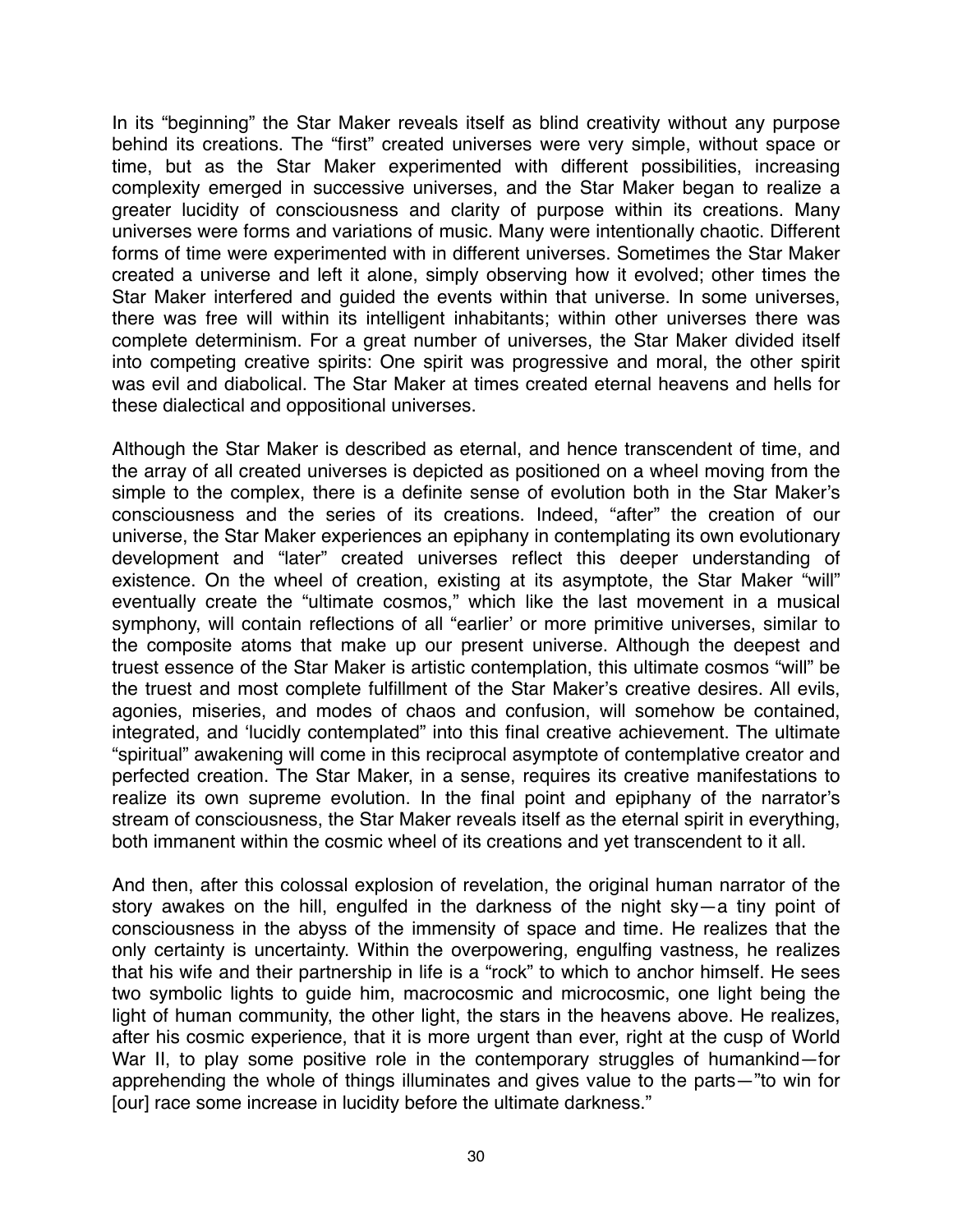### **The Eyes of Evolution**

What is to be made of *Star Maker*? How does it fit within the ongoing evolution of science fiction? How are we to understand the significance of Olaf Stapledon and his science fiction novels in relationship to other important early writers and classic novels of science fiction?

As noted earlier, *Star Maker* presents a theory of reality and the good (ethics) expressed in the form of a narrative. The theory of reality is cosmic evolution. The theory of the good encompasses the ideas of individualism and communalism achieving a mutually supported evolution of development and a luminous and comprehensive awareness of the whole and one's personal position and significance within the whole. The evolutionary theory of reality provides the narrative structure of the book—the book is a chronicle of sequential evolution within the universe—and the theory of the good represents an ideal that the evolution of consciousness within the universe strives toward across the ages and eons of time. The vision of reality also includes an irreducible dimension of mystery and incomprehensibility, for the Star Maker is beyond the grasp of even the cosmic mind of the universe. Although there is an eternal dimension to Stapledon's theory of reality—the realm of the Star Maker and the wheel of created universes—both creator and created at this eternal level embody an evolutionary quality, with reciprocal trajectories toward self-fulfillment and heightened self-consciousness, on one hand, and an all-subsuming possibility space of entities and variables of existence, on the other hand, represented across the wheel.

The spatial-temporal expanse of the universe covered in *Star Maker* envelops the much more limited (though still immense) arena of action within *Last and First Men*. The latter covers a mere two billion years; the former, as represented within two time scales provided by Stapledon, extend out respectively eighty and three hundred billion years into the future of the universe (long after the "Supreme Moment of the Cosmos."). One earlier writer that attempted to journey outward toward such vast distances in the future was Camille Flammarion, who at the conclusion of *Omega: The Last Days of the World*  ventures into times beyond the end of this universe, delving into a cyclic oscillation of recurrent universes. "Doc" Smith in his *Chronicles of the Lensmen* goes backward in time into the deep past of the primordial universe describing the emergence of intelligence within the Arisians, and jumps out of the universe in explaining the origin of the Eddorians. As one other notable cosmic author, William Hope Hodgson In both *The House on the Borderland* and *The Night Land* ventures out millions, if not billions of years, into metaphysically strange and ambiguous futures. But Stapledon's visions of the far distant future and the trans-cosmic realm of eternity far exceed in depth, detail, and immensity of scope what Flammarion, Smith, or others achieved in earlier times.

Although *Star Maker* significantly transcends *Last and First Men* in cosmic and ontological scope, the same evolutionary theory of reality and the good structures the narrative of both books. The latter is a story of the evolution of humanity; the former is a story of the evolution of intelligence in the universe. And in both books, the same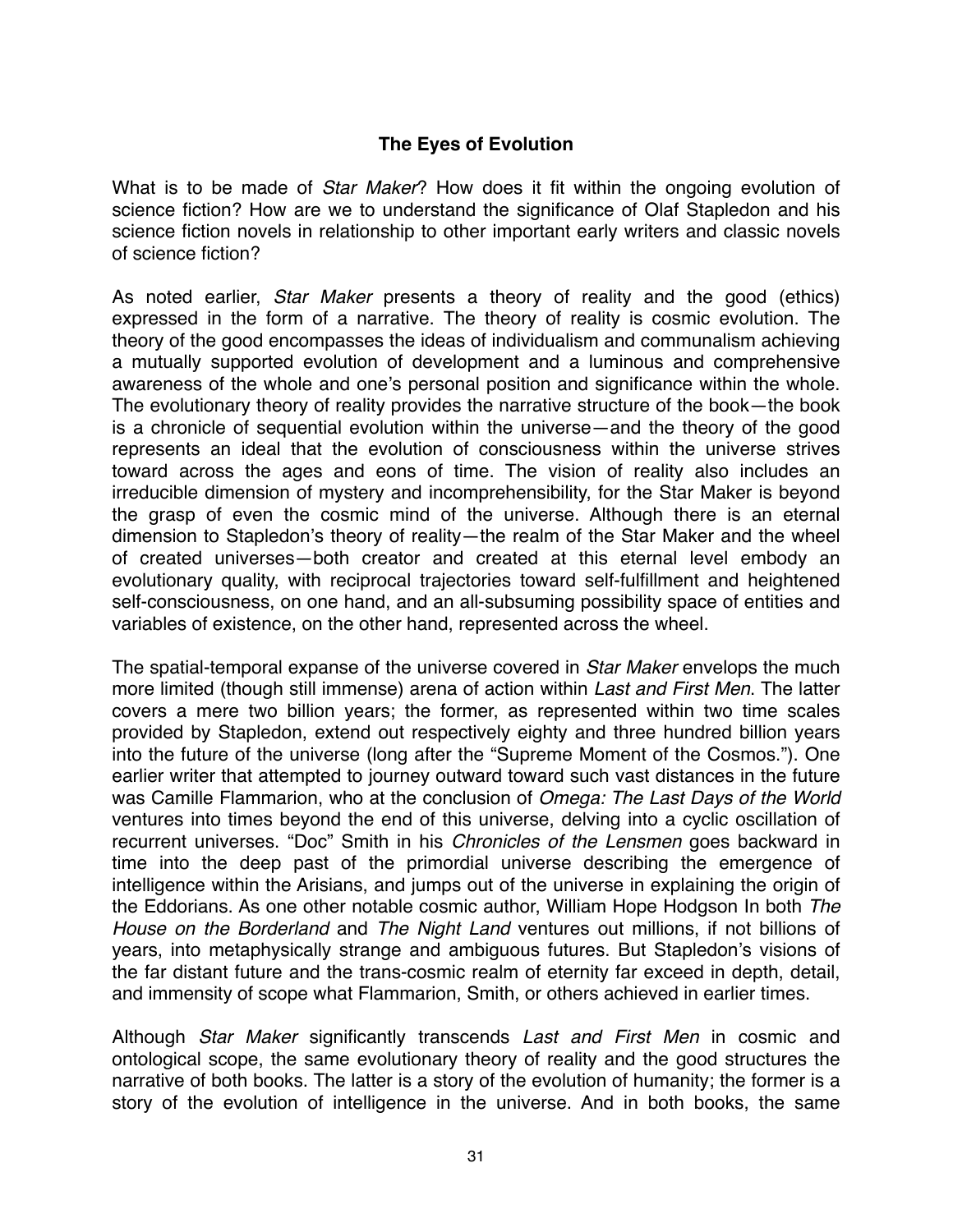striving forward is chronicled: Conscious minds attempt to realize an integrated and communal supra-consciousness that preserves the individuality of its constituent individual conscious minds. And the whole of communal consciousness attempts to apprehend the biggest picture and experience of reality that is possible.

Within such an evolutionary model, Stapledon as a philosopher and a cosmic psychologist, highlights the mental and "spiritual' dimensions of the evolution of life and intelligence in both the future of humanity and the future of the universe. Mind and consciousness is the center of gravity in his thinking and his visions. In this regard, he may be seen as slighting the physical and technological sides of possible future evolution. "Doc" Smith, John Campbell, Jack Williamson, and other early science fiction writers with technological and physical science backgrounds, create in some ways a much richer variety of possible physical inventions in the future. Stapledon seems to miss or minimize the whole arena of possible developments in technological intelligence, although this is only a partial truth. But where are the robots and forms of artificial intelligence in Stapledon's visions of the future? Stapledon does though invent a host of solar and astronomical technological structures, and he clearly does recognize, repeatedly so, the possibilities of biotechnological evolution within life. Yet, all told, it is the evolution of mind that most draws his attention, no doubt because in his view this is where the supreme achievements of evolution will occur. The powers and potentials of mind transcend those of matter and the physical sciences.

Even if the physical is relatively downplayed in comparison with the mental, Stapledon, especially within *Star Maker*, reflecting a long-standing and powerful interest among science fiction writers, extensively delves into space travel and the exploration of the physical cosmos. In this regard, he actually ventures much further outward into space than the bulk of novels of space exploration before him. Beginning with Lucian, Kepler, and de Bergerac, and continuing forward with Voltaire, Verne, Wells, Lasswitz, and the great panorama of pulp magazine science fiction writers, outer space and plausible (and implausible) vehicles for traveling through it, has been one of the central narrative themes in the history of science fiction, and clearly Stapledon enthusiastically delves into this vast arena of imagination. Just as with "Doc" Smith's *Skylark* and *Lensmen*  series, the galaxy is explored and colonized within *Star Maker*. And as part of this important tradition within science fiction, Stapledon postulates a host of different alien life forms and types of intelligence living on alien worlds. In fact, the sections in *Star Maker* when stranger and stranger alien intelligences are progressively encountered transcends in imaginative richness, most, if not all, previous efforts to envision alien life and alien societies. We could though list Burroughs and Smith, at least, as two writers who came close to immense variety of aliens in *Star Maker*.

On the potential powers of the evolution of mind, Stapledon does align, in one important respect with Smith, Campbell, and others. He does foresee the emergence of various psychic capacities such as telepathy, clairvoyance, and telekinesis. In this regard, he stands with many other science fiction writers in postulating mental capacities that presently seem scientifically implausible. Disembodied minds traveling through the cosmos and minds able to reach backwards in time and communicate with earlier minds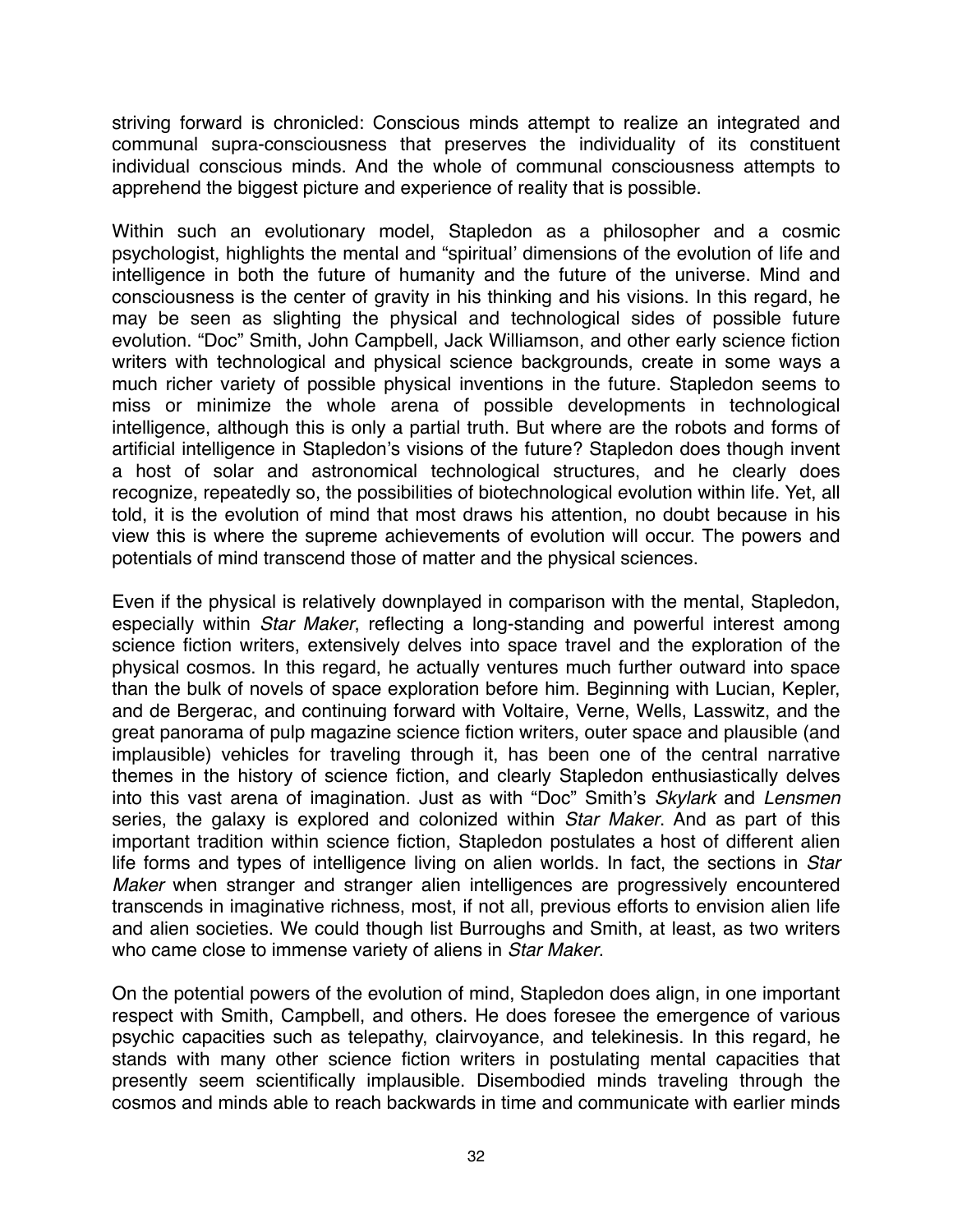stretches, if not exceeds the limits of scientific credibility. And yet, there are two ways, at least, to look at this transgression beyond the scientific: For one thing, although informed by the ideas of modern science, science fiction has never stayed within the limits of plausibility of the scientific establishment of the time. And second, we can propose that one of the main purposes of science fiction is to push the limits of credible scientific imagination. Who is to say, as Goddard noted, what is possible and what is impossible? This fuzziness at the edge of science is especially pronounced regarding the possibilities of the future and in particular the possibilities of consciousness and mind.

In Stapledon's speculations on mental evolution, both at an individual and a communal level, he articulates and further develops three important and connected streams of thought within the history of science fiction: The possibilities of human evolution; the more general possibilities of the future evolution of mind and consciousness; and the whole historical tradition of utopian thought. Going back at least as far as St. Augustine in his vision of a more rarified and spiritual human being in the coming Millennium, and in more modern times, as explored by Edward Bulwer-Lytton, Flammarion, Wells, J. D. Beresford, C. Fowler Wright, and Edmund Hamilton, among others, science fiction writers have explored the possibilities of the future of humans. But in this regard, as well as, the more general theme of mental evolution, Stapledon vastly exceeds in *Last and First Men*, on human evolution, and *Star Maker*, on mental evolution, anything envisioned before him. He is the culmination and transcendence of what came before. On the utopian theme, which also runs back as far as St. Augustine and even further to Plato, and continues forward in the works of Bacon, Campanella, Mercier, Bellamy, Wells, and Lasswitz, among others, Stapledon articulates both in *Last and First Men* and *Star Maker* specific examples and general theories of ideal communities of intelligent beings. In fact, he pushes the envelop of imagination again, in *Star Maker*, actually attempting to describe "galactic" and "cosmic" utopias. Yet, on a more limited and focused scale, Stapledon's description of the ideal society of the "Last Men" is especially riveting and poignant.

In speculative descriptions of ideal social states we engage by contrast in descriptions of less desirable, if not abhorrent and frighting social systems. Utopias and dystopias define each other by comparison and contrast. In science fiction, especially in more modern times, dystopias have been an object of repeated fascination and inquiry. Wells delved into both utopian and dystopian visions, such as in *The Sleeper Awakes, A Modern Utopia, The World Set Free,* and *The Shape of Things to Come*, defining each relative to the other, in the context of his theories of contemporary social failings and ideal and preferable future societies. In the early twentieth century, Lang and von Harbou's *Metropolis*, Hasting's *City of Endless Night*, Zamyatin's *We*, Williamson's *The Humanoids*, and Čapek's *R.U.R.* stand out as significant dystopias that included in their narratives, ideas on negative and positive possibilities within conceivable societies. Stapledon, in both *Last and First Men* and *Star Maker*, provides arguments and illustrations regarding both elevating and destructive social realities. On the grandest of scales, we have "The Tragedy of the Perverts" within *Star Maker*, in which in their fanatical zeal to assimilate all galactic societies into their vision of the truth, almost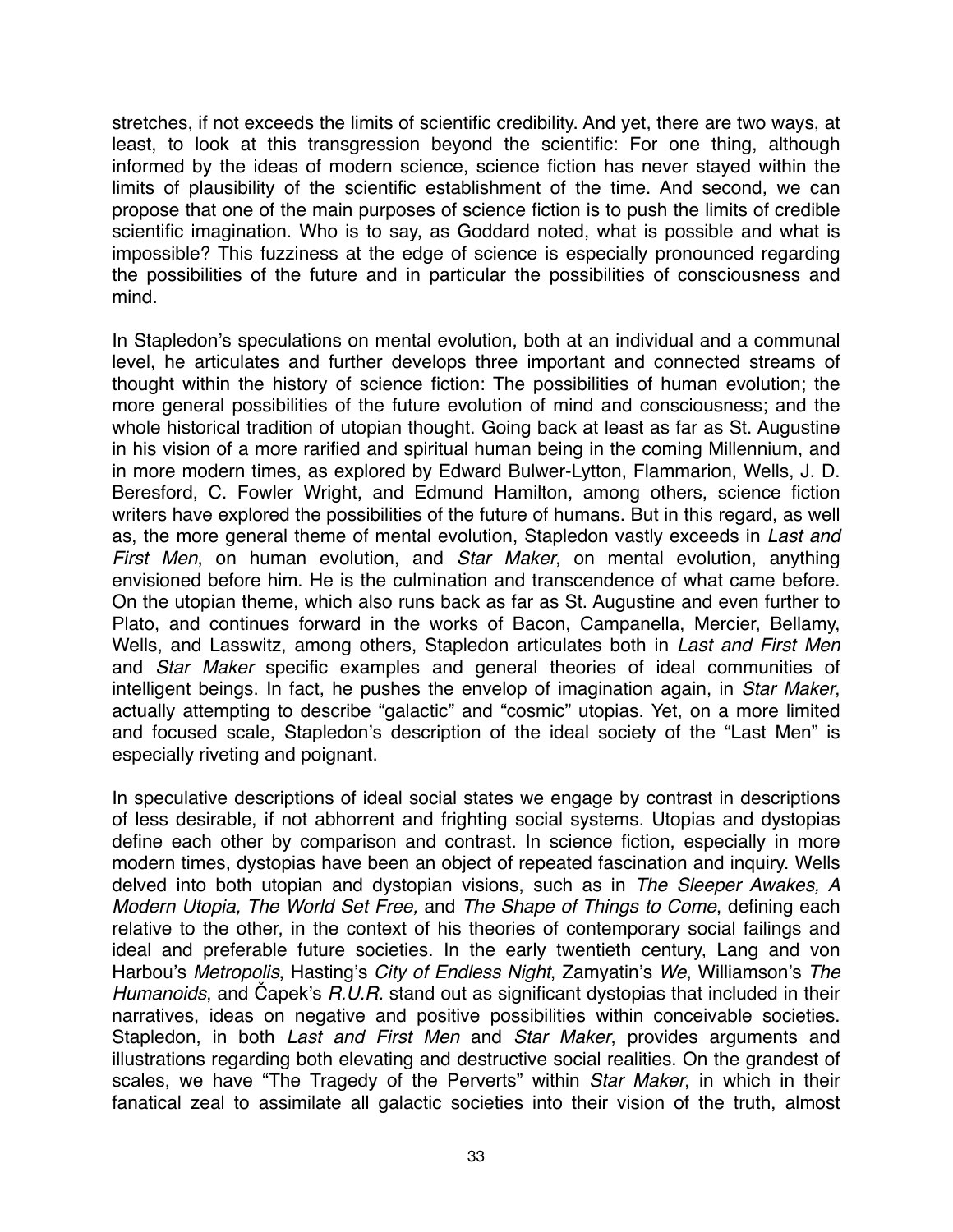obliterate galactic civilization before they crumble in their own self-annihilation. Stapledon's message is that diversity and the independence of minds and cultures within a world or a galaxy are necessary conditions for any utopian achievement, and the forceful attempt to eliminate fundamental differences, or subjugate some distinctive portion of the population to a lower and more subservient status, are key developmental seeds spawning dystopias.

In considering the themes of utopia versus dystopia and the possibilities of mental evolution, the ethical dimension of future mental evolution is a central concern. As noted above, Stapledon articulates both an ontology of reality and a theory of ethics (of the preferable or ideal) within his novels. His visions of what is possible, in fact, are significantly influenced by his visions of the ideal, just as much as his visions of the ideal are set within the ontological context of evolution. It is illustrative, at this point, to compare the cosmic and ethical visions of Stapledon and "Doc" Smith, for this comparison will lead us into some fundamental points regarding the developmental history of all of science fiction.

To recall, Smith's cosmic vision involves a fundamental conflict between the forces of good and evil, represented respectively, by the Arisians and their evolutionary creations, the "Lensmen," and the evil Eddorians, and all of their diabolical accomplices and henchmen, including the space pirates and Boskonians. This war of good and evil, involving a cosmic battle over control of the galaxy, including control over humanity, is very resonant with the Judeo-Christian cosmic-ethical vision of the war of God and Satan, with all the associated angels and demons fighting over the eternal souls of humans. The separation of good and evil is very clear, and in the final dramatic act within the *Lensmen Chronicles*, the forces of evil appear to be thoroughly and completely destroyed. Although good is distinguished from evil on psychological and social grounds—good strives toward empowering humanity, whereas evil aspires toward dominating humanity—the final resolution requires a great physical and military confrontation (a trans-galactic Armageddon). But in this final confrontation good triumphs because it possesses more powerful "guns," which although there are numerous gigantic physical technologies involved in the battle, the ultimate "guns" that obliterate the evil enemy are mental in nature. Roberts (2005), in fact, argues that this final battle is metaphysically a battle between mind (the Lensmen and Arisians) and matter (the Eddorians). Yet still, it is a battle of force against force, of the destruction of one side by the other.

Stapledon, on the other hand, conceptualizes the great saga of existence as the evolutionary striving toward ultimate cosmic enlightenment: Literally, the driving goal behind the action is the seeing of God realized through the evolution of mind and consciousness in the universe. (A second driving goal is mutual understanding and resonance among all sentient minds.) Although there are battles along the way, and there is a confrontation of good and evil, specifically in the galactic clash with the imperialist and fanatical "perverts," the main thrust of the story is the drama of mental evolution. If there is an enemy in this upward struggle the enemy is within us. The cosmos struggles with its own ongoing failures of sufficient insight, foresight, and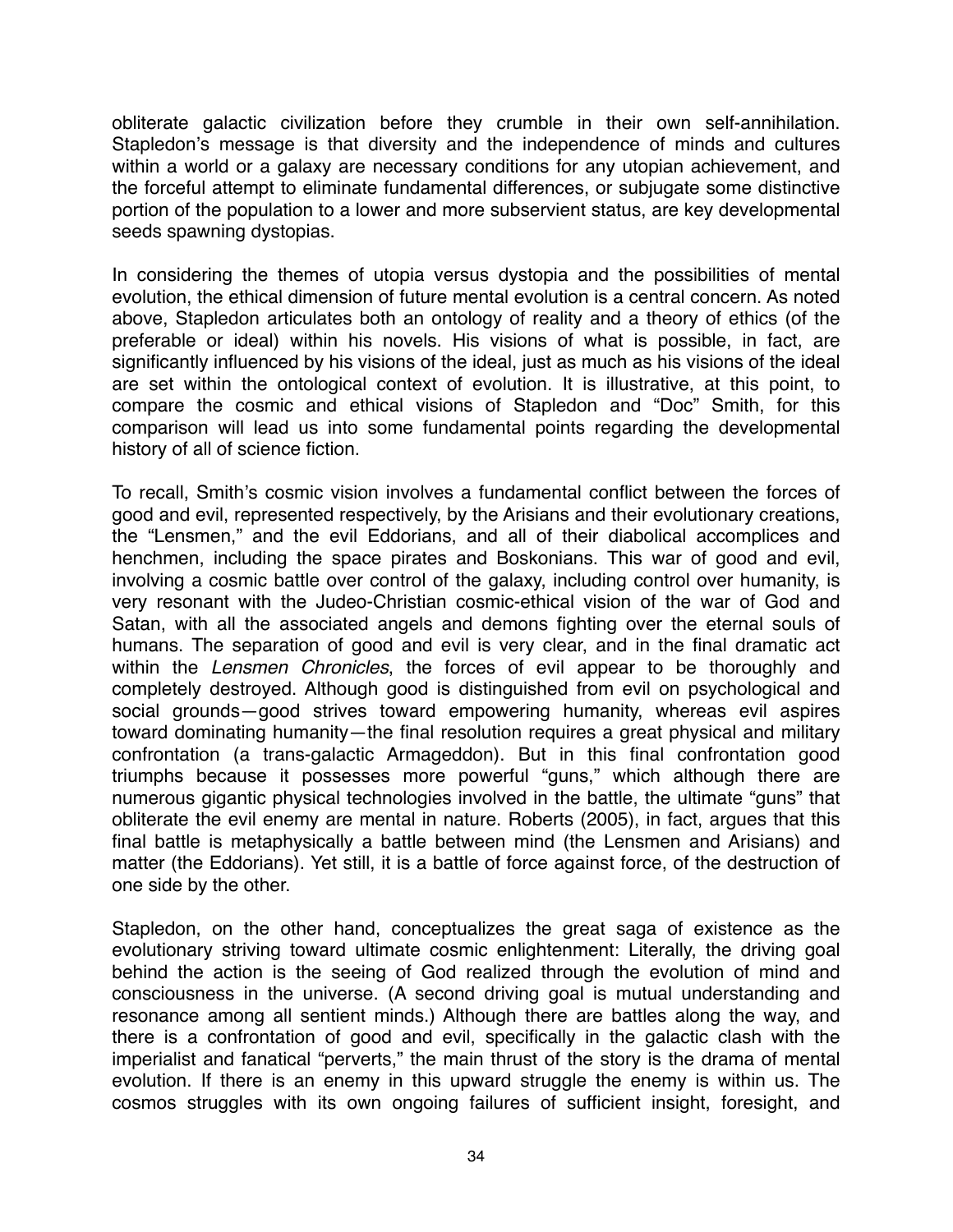cooperation. Moreover, our universe is set within the context of the ontological experimentations of God, who is also an evolutionary being striving toward some ultimate insight and creative act. What is the ultimate good in all of this? Interestingly, the Judeo-Christian vision of good versus evil, recapitulated in "Doc" Smith, represents one sub-set of all sagas of existence realized by the Star Maker. In our universe, where all forms of matter seems permeated with consciousness and intelligence (a panpsychism involving stars and nebulae), humanity and the cosmic mind in their supreme epiphany face the unfathomable depths of eternity and infinity. Is this supreme humbling experience, of awe and wonder, the ultimate good to be realized within our evolutionary journey?

This contrast of Smith and Stapledon can be viewed as an evolutionary transformation in mythic imagination. Although informed and inspired by modern scientific technologies, real and imagined, Smith basically sticks to the ancient mythic (Zoroastrian) scenario of good versus evil spirits fighting over control of the universe, and Smith even includes a super-hero and savior in the form of the Lensman, Kimball Kinnison. Parenthetically, all super-heros, such as in the emerging wave of comics in the 1930s, are modeled to some degree on "Saviors" of humankind, possessing super-human or trans-human qualities and protecting humanity from the powerful forces of evil.

Stapledon, in contrast, thoroughly incorporates into his saga the modern theme of cosmic evolution, and his fundamental mythic narrative reflects this change in perspective. He applies this basic concept even to the Star Maker: Instead of an unchanging God creating a single universe, the Star Maker, though eternal, creates a evolutionary sequence of universes and in the process realizes a trajectory of selfdevelopment from unconstrained and primordial creativity to contemplative artist. Instead of some great "military-like" victory at the end of time, there is a mental and "spiritual" achievement involving the overpowering and humbling experience of unfathomable mystery within our universe and the manifestation of a supreme creation at the level of the Star Maker and the wheel of multiverses.

Is there anything like a super-hero or savior in all of this? Within *Last and First Men*  there is a last man born who realizes a poetical and philosophical vision regarding the life of humanity. To whatever degree there is some triumph within the saga of *Star Maker*, it is a collective achievement. It is the synthesized and diverse minds of the universe that realize contact with the Star Maker.

We could argue that Stapledon's vision of the Star Maker actually more closely aligns in spirit with religious visions (including Judeo-Christian) of a Creator who transcends human comprehensibility. Most traditional religions, in spite of professing deep existential mystery regarding the nature of God, provide detailed and definitive answers to the meaning and purpose of the universe and the nature of God. *Star Maker* is truer to the deepest sense of awe and wonder within the cosmos, a critical point, according to Campbell, in the mythic experience. The colossal jump in the wonder and mystery of it all is realized because Stapledon integrates evolution (and the future possibilities of evolution) into his scheme and fundamental mythic narrative. Science expands